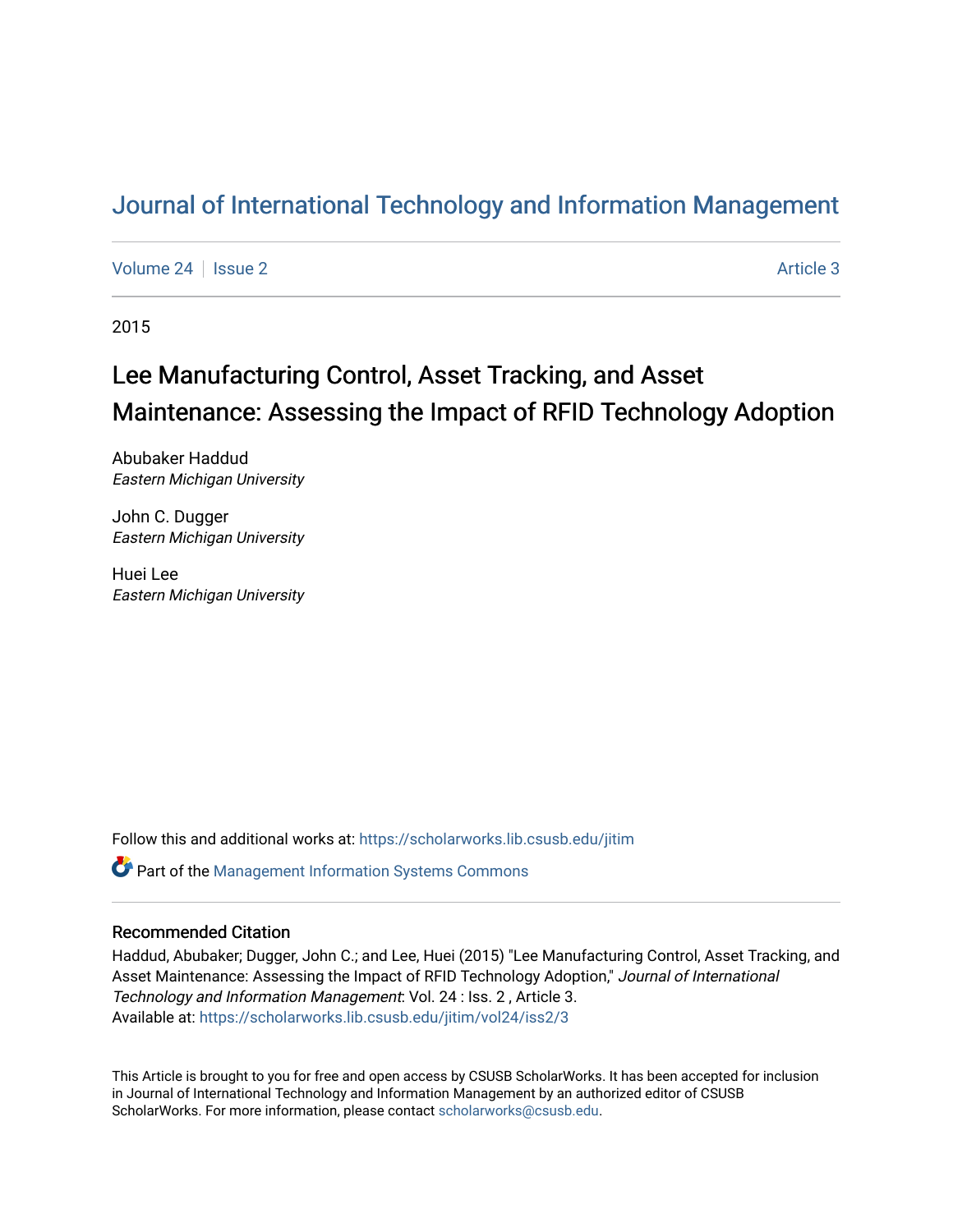## **Manufacturing Control, Asset Tracking, and Asset Maintenance: Assessing the Impact of RFID Technology Adoption**

#### **Abubaker Haddud John C. Dugger Huei Lee Department of Computer Information Systems Eastern Michigan University USA**

## **ABSTRACT**

*The purpose of this study was to study the relationship between RFID technology and lean manufacturing. More specifically, the identification of implementation areas where RFID can have the greatest impact on manufacturing control, manufacturing asset tracking, and asset maintenance in a lean manufacturing environment. A survey was used to collect data from participants working in seven U.S. manufacturing industries. Questions addressed the use of RFID in manufacturing control, asset tracking, and asset maintenance. The survey items were directly related to the following manufacturing wastes: overproduction, waiting time, inefficient transportation, inappropriate processing, unnecessary inventory, unnecessary motion, and rejects and defects. An analysis of the data revealed that RFID technology applications have the very real potential to reduce waste in the categories addressed.* 

**KEYWORDS:** Manufacturing Control, Asset Tracking, Asset Maintenance, RFID

## **INTRODUCTION**

In 2014, the total global RFID market was worth \$8.89 billion, up from \$7.77 billion in 2013 and \$6.96 billion in 2012 and is expected to rise to \$27.31 billion in 2024 (Das & Harrop, 2014). The manufacturing industry RFID market earned revenues of \$1.29 billion in 2013 and this to nearly quadruple to \$4.99 billion in 2020 (Frost & Sullivan, 2014). It was estimated that the value of the RFID market in 2009 was \$5.56 billion compared to \$5.25 billion in 2008 (Stambaugh & Carpenter, 2009). The need for manufacturers to become and remain competitive in a world market has driven the identification and implementation of new technologies such as RFID.

#### *Problem addressed by this Study*

Confusion remains as to where Radio Frequency Identification (RFID) technology best helps in manufacturing and when applications are selected, it is unclear which manufacturing wastage RFID may specifically address and how these wastages can be identified and eliminated (Brintrup, Roberts, & Astle, 2008). There is a continuous need for research on identifying where RFID can be best implemented in manufacturing in order to gain more benefits and reduce costs. Haddud and Lee (2013, p. 69) concluded that the adoption of RFID technology within manufacturing can reduce some of the commonly known seven types of manufacturing wastes. Haddud and Dugger (2011, p. 92) state that there is a significant relationship between lean manufacturing waste reduction and the adoption of RFID technologies. Powell (2013) suggests that technology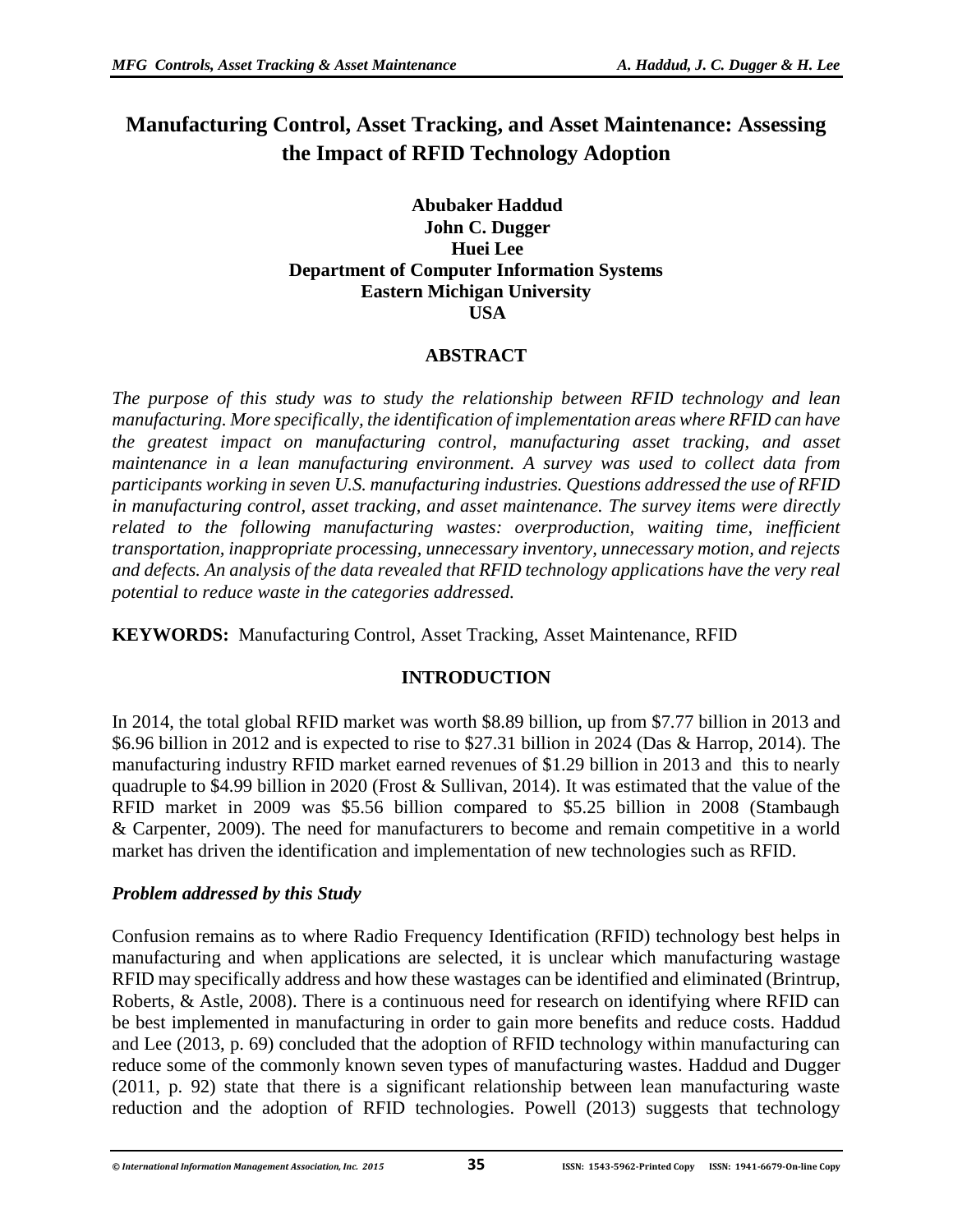applications such as RFID and ERP systems should be combined with lean production principles in order to achieve competitive advantages. Furthermore, Powell and Skjelstad (2012) "suggest that the track-and-trace functionality of RFID is one of the most useful characteristics for the extended lean enterprise." Visich, Powers and Roethlein (2009) concluded that best practices for implementing RFID across all internal manufacturing processes need to be identified. Yang, Xu, Wong, and Wang (2015, p. 13) "reliable identification and tracking of manufacturing objects is the key to realize agile production management."

#### *Purpose*

The purpose of this paper is to study the relationship between RFID technology and lean manufacturing. More specifically, is to identify implementation areas where RFID can have the greatest impact on manufacturing control and manufacturing asset tracking and maintenance in lean manufacturing environment. This paper is divided into 5 sections. Section 1 provides a brief introduction. In section 2, a brief summary of the relevant literature is presented including a background about RFID technology, lean practices, manufacturing control, and manufacturing asset tracking and maintenance. Section 3 discusses study methodology. Results and discussions are presented in section 4. Finally, conclusions are provided in section 5.

## **LITERATURE REVIEW**

## *RFID Technology*

Radio Frequency Identification (RFID) is a technology used to collect data about objects using microchip technologies. RFID technology is defined as a technology that allows items to be "tagged" with a device which can be read electronically (Lin, 2008). In 2003, Wal-Mart announced it would require all of its suppliers to place RFID tags on pallets and cases. In order to meet these requirements, suppliers simply added RFID tags to shipments without altering their operations or gaining any meaningful benefit (Aichlmayr, 2008). "while RFID has traditionally been used to track inventory throughout the extended supply chain, operations managers today are seeing new value in the use of RFID within their four walls" (p. 16). There are three main purposes why companies use RFID: to reduce cost, to better serve customers, and to support business growth through for example increasing market share (Wen, Zailani, & Fernando, 2009). However, large organizations seem to benefit more from implementing this technology due to the economy of scale its adopted (Shin & Eksioglu, 2014). RFID technology is viewed as a vehicle to achieve leaner manufacturing through automated data collection, assurance of data dependencies, and improvements in production and inventory visibility (Brintrup, Roberts, & Astle, 2008). There are three main issues associated with the implementation of RFID technology: privacy concerns; security; and integrations with legacy systems (Weinstein, 2005).

## *Lean Manufacturing*

Waste reduction/lean thinking is not a new management practice or concept as it has been on the leading front for manufacturing automobiles since the advent of Henry Ford's assembly lines in the early 1900's (Stacks & Ulmer, 2009). Henry Ford perfected the mass-production philosophy using the assembly line to manufacture large volumes of affordable cars (Jordan & Michel, 2001). Toyota engineers, Taiichi Ohno and Shigeo Shingo, building on Ford's earlier work, developed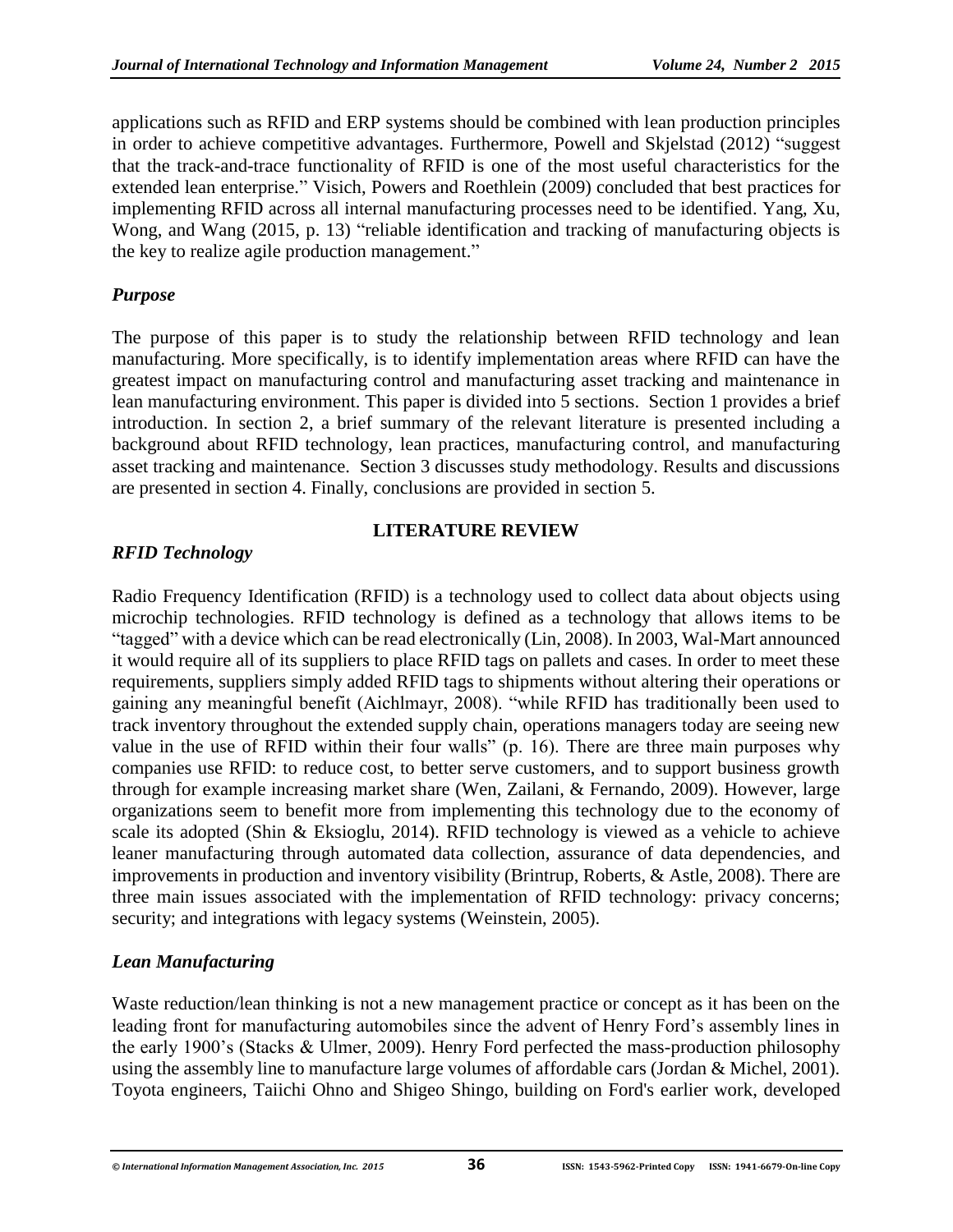what is known as the (TPS) Toyota Production System (Schiele, 2009). Developing TPS came as a response to serious problems Toyota faced in 1950. These problems including: fragmented markets demanding many products in low volumes; tough competition; fixed or falling prices; rapidly changing technology; high cost of capital; and capable workers demanding higher levels of involvement (Dennis, 2007). Toyota Production System (TPS) and lean manufacturing are hallmark management philosophies that have dominated production practices since the 1950s (Pande, 2009). The lean approach was developed to provide the best quality, lowest cost, and shortest lead time through the elimination of waste (Liker, 2003). Lean manufacturing involves identifying and eliminating non-value adding activities. These types of activities are frequently referred to as "waste" in lean manufacturing (Brintrup, Roberts, & Astle, 2008). The goal of a lean system is to deliver the highest quality to the customer, at the lowest cost, in the shortest lead time (customer focus). Involvement in the heart of the system: flexible motivated team members continually seeking a better way (Dennis, 2007).

## *Manufacturing Asset Tracking, Asset Maintenance, and Manufacturing Control*

The purpose of asset tracking is to ensure that products arrive at the right location, at the right time and in the right condition. There are two primary technologies used for asset tracking: barcodes and RFID (Drum, 2009). Firms employing RFID in an asset tracking tool achieve benefits in the areas of greater visibility, more accuracy, faster tracking, and higher efficiency. It is also important to understand the importance of asset maintenance. Lampe and Strassner (2003) concluded that RFID technology has the potential to improve moveable asset management in several ways. One study shows that nearly 87% of respondents consider asset maintenance as either extremely important or very important to their organizations' success, yet only 7% say they are completely satisfied with their maintenance performance (Jusko, 2007).

Maintenance management can be divided into two main functions; asset maintenance and asset management (Adgar, Addison, & Yau, 2007). Managing asset maintenance is another area where RFID technology can be implemented. Poorly managed equipment maintenance can lead to lost production time, missed deliveries and increased machine and worker idle times. The adoption of this technology is particularly suited for asset management, asset tracking and accessing maintenance information because it allows operators identifying tools, machine and spare parts accurately, easily and rapidly (Lampe & Strassner, 2003). Adgar, Addison, and Yau (2007) state that 85% of maintenance activities involve unnecessary action costs and machinery breakdowns. The likely key reason for this is the lack of available information about asset conditions and maintenance needs.

Manufacturing control consists of all activities and processes concerned with managing and controlling the physical activities in the factory aimed at executing the manufacturing plans, provided by the manufacturing planning activity, and to monitor the progress of the product as it is being processed and assembled (Leitão**,** 2009**).** Manufacturing systems are becoming more complex and controlling them in real-time becomes a big challenge (Vlad, Ciufudean, Graur, & Filote, 2009). RFID systems have been used in manufacturing to control and track products moving on assembly lines since the early 1990s (Visich, Powers, & Roethlein, 2009). The focus is on how to implement RFID technology in manufacturing control systems to improve the flexibility of the production process (Panjaitan & Fery, 2006).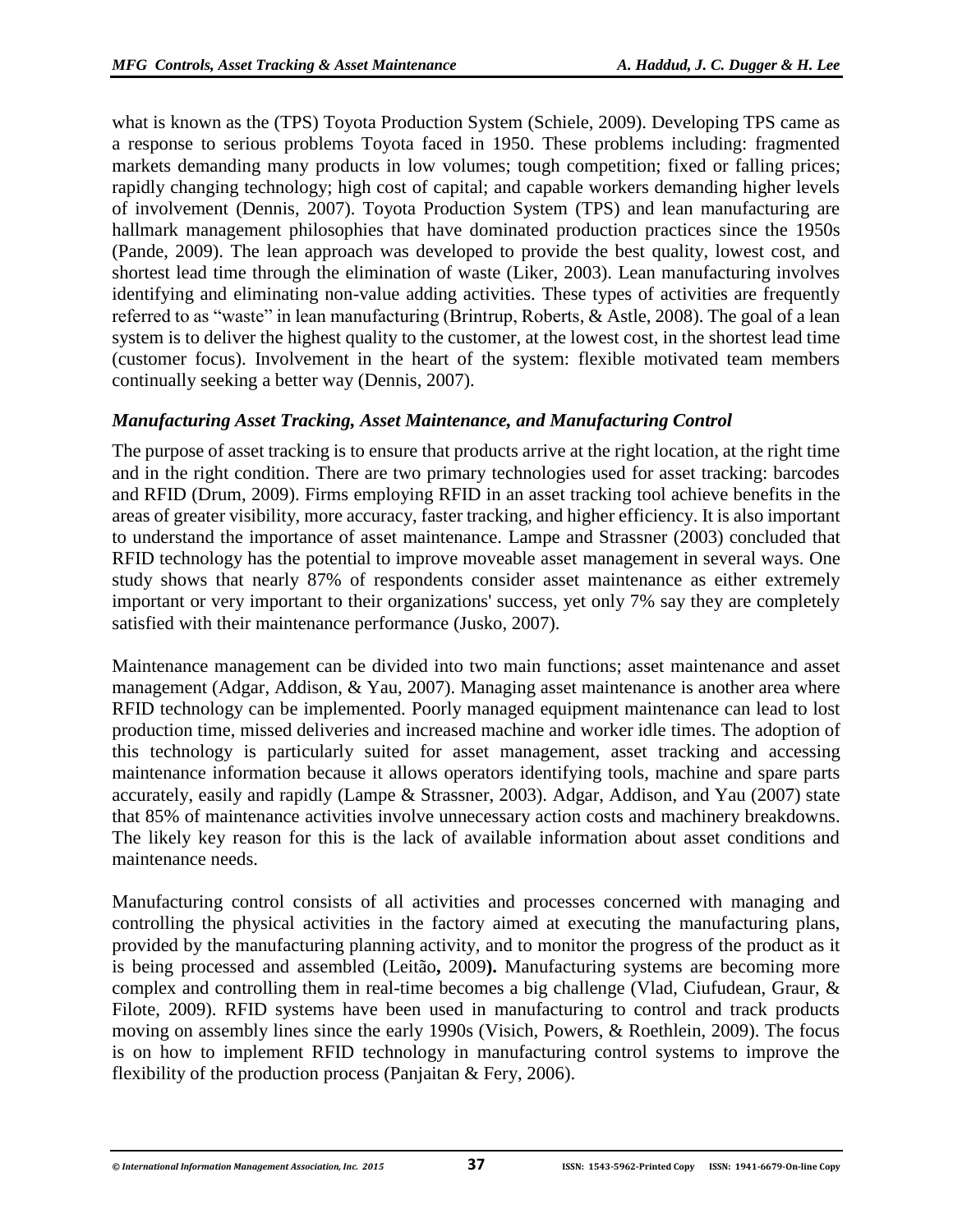#### **RESEARCH METHODOLOGY**

The main theme of this research study was to investigate the impact of potential RFID technology applications on manufacturing waste reduction when used in manufacturing control, asset tracking, and asset maintenance. Seven hypotheses were tested and all of them are related to the seven common types of manufacturing wastes. The study hypothesizes that when RFID technology is applied within manufacturing control, asset tracking, and asset maintenance, the seven types of waste will change and are likely to decrease. Figure 1 below shows the proposed research model.

#### **Figure 1: Research model for manufacturing control, asset tracking, and asset maintenance.**



#### *Research Questions and Hypotheses*

The impact of RFID technology application within manufacturing in areas such as manufacturing control, asset tracking, and asset maintenance is still unclear. The adoption of RFID technology to optimize lean impacts within manufacturing is still gaining research interest. What potential applications and where they should be implemented also remains an interesting topic for researchers. This research study sought to identify potential uses of RFID technology within manufacturing control, asset tracking, and asset maintenance in order to help reduce and ultimately eliminate the seven common types of manufacturing wastes related to lean thinking. In order to achieve this, the following seven hypotheses were developed and tested:

#### **H1: The adoption of RFID within manufacturing control, asset tracking, and asset maintenance will be perceived by the respondents to have no significant relationship with over-production waste reduction.**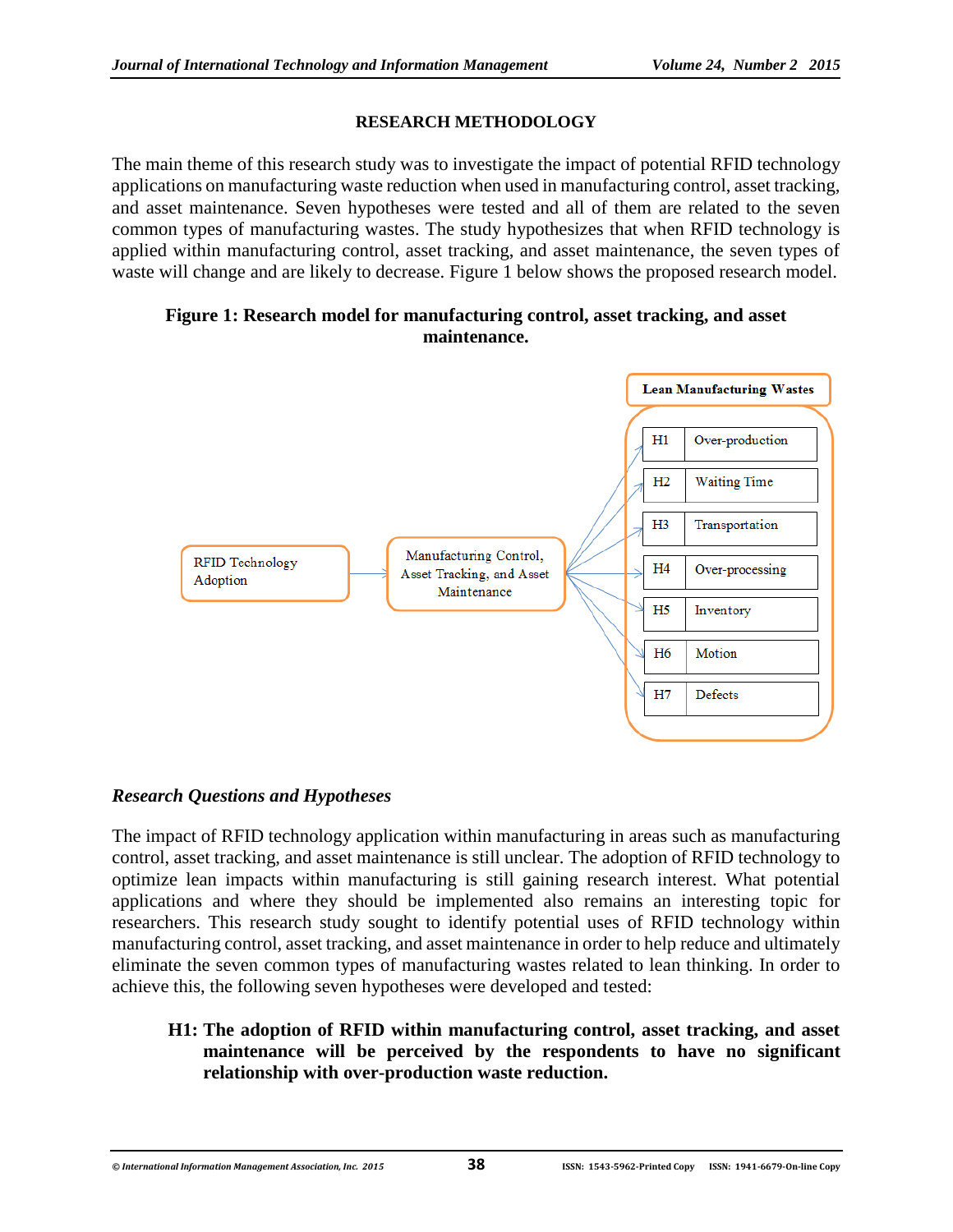- **H2: The adoption of RFID within manufacturing control, asset tracking, and asset maintenance will be perceived by the respondents to have a significant relationship with waiting time waste reduction.**
- **H3: The adoption of RFID within manufacturing control, asset tracking, and asset maintenance will be perceived by the respondents to have a significant relationship with inefficient transportation waste reduction.**
- **H4: The adoption of RFID within manufacturing control, asset tracking, and asset maintenance will be perceived by the respondents to have a significant relationship with inappropriate processing waste reduction.**
- **H5: The adoption of RFID within manufacturing control, asset tracking, and asset maintenance will be perceived by the respondents to have a significant relationship with unnecessary inventory waste reduction.**
- **H6: The adoption of RFID within manufacturing control, asset tracking, and asset maintenance will be perceived by the respondents to have a significant relationship with unnecessary motion waste reduction.**
- **H7: The adoption of RFID within manufacturing control, asset tracking, and asset maintenance will be perceived by the respondents to have a significant relationship with defect waste reduction.**

#### *Sampling and Data Collection*

This study focused on the US manufacturing industry. Participants in this research were selected from seven manufacturing industries and included respondents who have knowledge of the use of the RFID technology and lean manufacturing. The selected industries include: fabricated metal products, machinery manufacturing, computers and electronics, electrical equipment, transportation equipment, furniture and related products, and miscellaneous manufacturing. Participants were at managerial and industrial job positions. For example, industrial job titles included; operations departments, quality, maintenance sections, plant and production facilities. Management levels included CEOs, Chairmen, Directors, Corporate Executives, V.P, Presidents, Supervisors and Leaders. Other functions were also included in the sample e.g. manufacturing production, corporate executive, manufacturing engineering, product design, quality management, and control engineering. Participants for this study were selected based on information available through the Society of Manufacturing Engineers (SME) database. Those active members who reported that lean thinking is one of their technical interests, and fit into the stated population criteria were chosen as the research sample. Finally, only those participants who worked for firms with a size of 250 employees or more were considered for this study. Out of 1938 sent surveys, a total of 85 questionnaires were completed and returned and out of this number, seven were discarded as incomplete with 78 questionnaires usable. The return-rate was 4.38 percent. Due to the nondisclosure of personal details policy by the SME, it was not possible to obtain contact details of the selected participants who did not respond to the survey in order to obtain the nonrespondent bias information.

## *Instrument Design*

An online survey was used to collect data for this search. The SurveyMonkey.com website was used as a portal to administer the survey and the Society of Manufacturing Engineers (SME) sent the survey out electronically to the predetermined participants. The survey consists of 35 close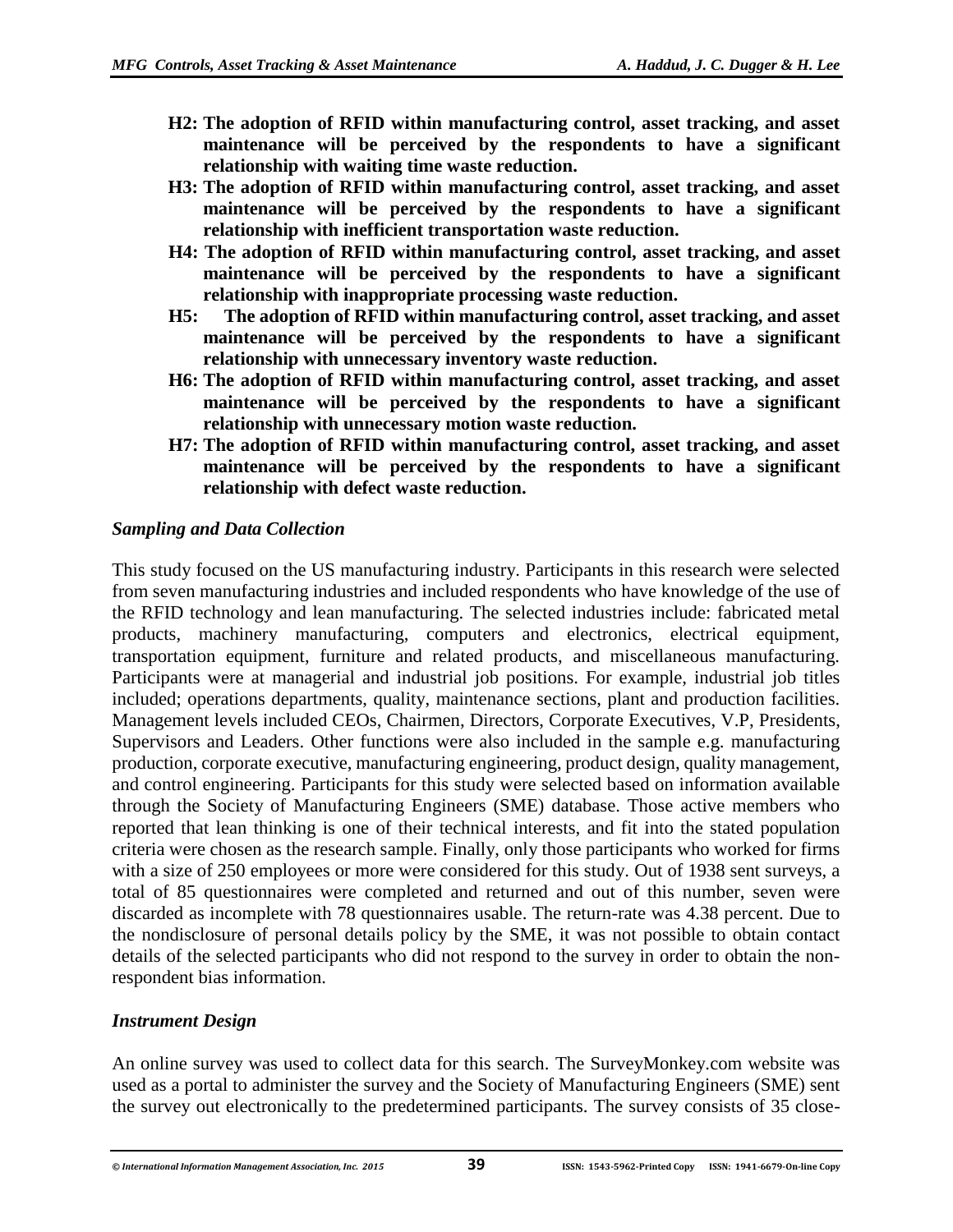ended questions using a five-point agreement Likert-scale. Out of these 35 questions, 13 questions explored potential usage of RFID within manufacturing control, asset tracking, and asset maintenance which were perceived to impact the seven common types of waste in lean manufacturing. These questions were designed to investigate if the adoption of RFID technology optimizes lean manufacturing waste reduction when such technology applications are implemented in manufacturing control, asset tracking, and asset maintenance operations. These survey questions were developed based on a similar study conducted on businesses within the European Union region (Brintrup, Roberts, & Astle, 2008). Additional information from the recent literature was used to develop the questions as well. Once the questions were put in a final format, a panel of three industrial experts and three university scholars were asked to review and improve the items and instrument.

#### *Variable Measurement*

*Independent variables*. The seven common types of manufacturing waste were used as independent variables in this study. Seven potential RFID technology uses were examined within manufacturing control [Table 1] and six RFID technology potential implementations within asset tracking and maintenance within a lean manufacturing setting were investigated. Each item is related to one of the mentioned seven manufacturing wastes [Table 2]. All the questions were close-ended and used the five-point level of agreement Likert-type scale: (1) Strongly disagree, (2) Disagree, (3) Neutral, (4) Agree, (5) Strongly agree.

*Dependent variable*. This study explored the impact of RFID technology adoption on lean manufacturing waste reduction in manufacturing control, asset tracking, and asset maintenance. Tables 1 and 2 illustrate the investigated items.

|                | Items                                                                                   |
|----------------|-----------------------------------------------------------------------------------------|
| 1              | The use of RFID technology helps reduce "overproduction" by enabling automated Just-in- |
|                | Time strategies.                                                                        |
| 2              | The use of RFID technology helps reduce "waiting time" by increasing product autonomy   |
|                | in distributed control systems.                                                         |
| 3              | The use of RFID technology helps reduce "inefficient transportation" by knowing where   |
|                | applicable to implement automated routing on production line                            |
| $\overline{4}$ | The use of RFID technology helps reduce "inappropriate processing" by knowing which     |
|                | goods/ materials are suitable for which processing.                                     |
| $5^{\circ}$    | The use of RFID technology helps reduce "unnecessary inventory" by eliminating the need |
|                | for material queuing, which will assist in the application of Just-in-Time methodology. |
| 6              | The use of RFID technology helps reduce "unnecessary motion" by enabling a reduction in |
|                | motion between manufacturing processes.                                                 |
|                | The use of RFID technology helps reduce "defects" by identifying defects in the         |
|                | manufacturing process.                                                                  |

#### **Table 1: The investigated items (manufacturing control).**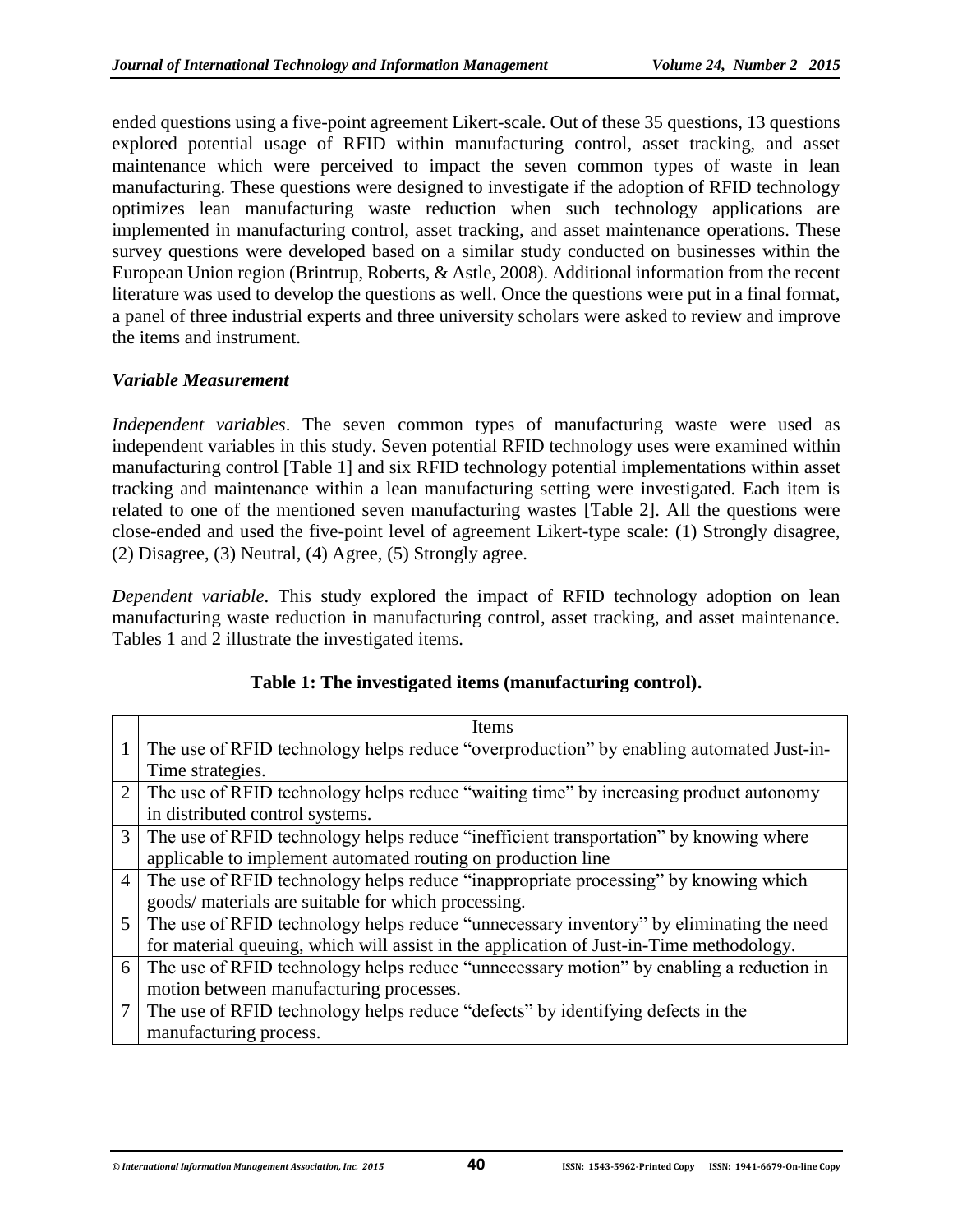#### **Table 2: The investigated items (Manufacturing asset tracking and maintenance).**

|                | <b>Items</b>                                                                           |
|----------------|----------------------------------------------------------------------------------------|
|                | The use of RFID technology helps reduce "waiting time" by knowing where assets are and |
|                | conditions of assets.                                                                  |
|                | The use of RFID technology helps reduce "inefficient transportation" by knowing the    |
|                | location of nearest available assets.                                                  |
| 3              | The use of RFID technology helps reduce "inappropriate processing" by eliminating      |
|                | production errors due to incorrect manufacturing asset maintenance.                    |
| $\overline{4}$ | The use of RFID technology helps reduce "unnecessary inventory" by eliminating         |
|                | unnecessary buffers' waiting time for asset maintenance.                               |
|                | 5 The use of RFID technology helps reduce "unnecessary motion" by eliminating manual   |
|                | checks for maintenance.                                                                |
| 6              | The use of RFID technology helps reduce "defects" by quickly identifying process       |
|                | breakdown and reducing manufacturing downtime.                                         |

## **RESULTS AND DISCUSSION**

#### *Manufacturing Control Items Reliability Test*

This seven-question section assesses the extent to which subjects believe the use of RFID technology reduces the seven common types of lean manufacturing waste and improves manufacturing control. Each item used a five-point Likert-type scale: Strongly Disagree (1), Disagree (2), Neutral (3), Agree (4), and Strongly Agree (5). The summated scores can range from seven to 55. This section demonstrated a high internal consistency with a Cronbach's alpha of 0.888. Table 3 shows the item-analysis output from SPSS for the multi-item scale of the extent to which subjects believe the use of RFID technology reduces the seven common types of manufacturing waste and improves manufacturing control.

|              | <b>Statistics for Scale</b> |        | $\underline{\rm N}$<br>6 |                 | Variance<br>23.694       |                         | SD<br>4.868     |  |
|--------------|-----------------------------|--------|--------------------------|-----------------|--------------------------|-------------------------|-----------------|--|
|              |                             | Mean   | Min                      | Max             | Range                    | Max / Min               | Variance        |  |
| Item Means   |                             | 3.257  | 2.594                    | 3.594           | 1.000                    | 1.385                   | .124            |  |
|              | Item Variances              | .808   | .683                     | .951            | .268                     | 1.392                   | .011            |  |
| Inter-Item   |                             | .535   | .366                     | .707            | .340                     | 1.929                   | .010            |  |
| Correlations |                             |        |                          |                 |                          |                         |                 |  |
|              | Scale                       |        |                          |                 |                          |                         |                 |  |
|              | Mean if Item                |        | Scale Variance if        | Corrected Item- |                          | <b>Squared Multiple</b> | Cronbach's      |  |
| Deleted      |                             |        | Item Deleted             |                 | <b>Total Correlation</b> | Correlation             | if Item Deleted |  |
| Item 1       | 19.20                       | 17.694 |                          | .763            |                          | .656                    | .863            |  |
| Item 2       | 19.41<br>18.303             |        | .666                     |                 | .487                     | .874                    |                 |  |
| Item 3       | 19.33                       |        | 16.961                   | .731            |                          | .542                    | .865            |  |

#### **Table 3: Manufacturing control item-analysis from SPSS output.**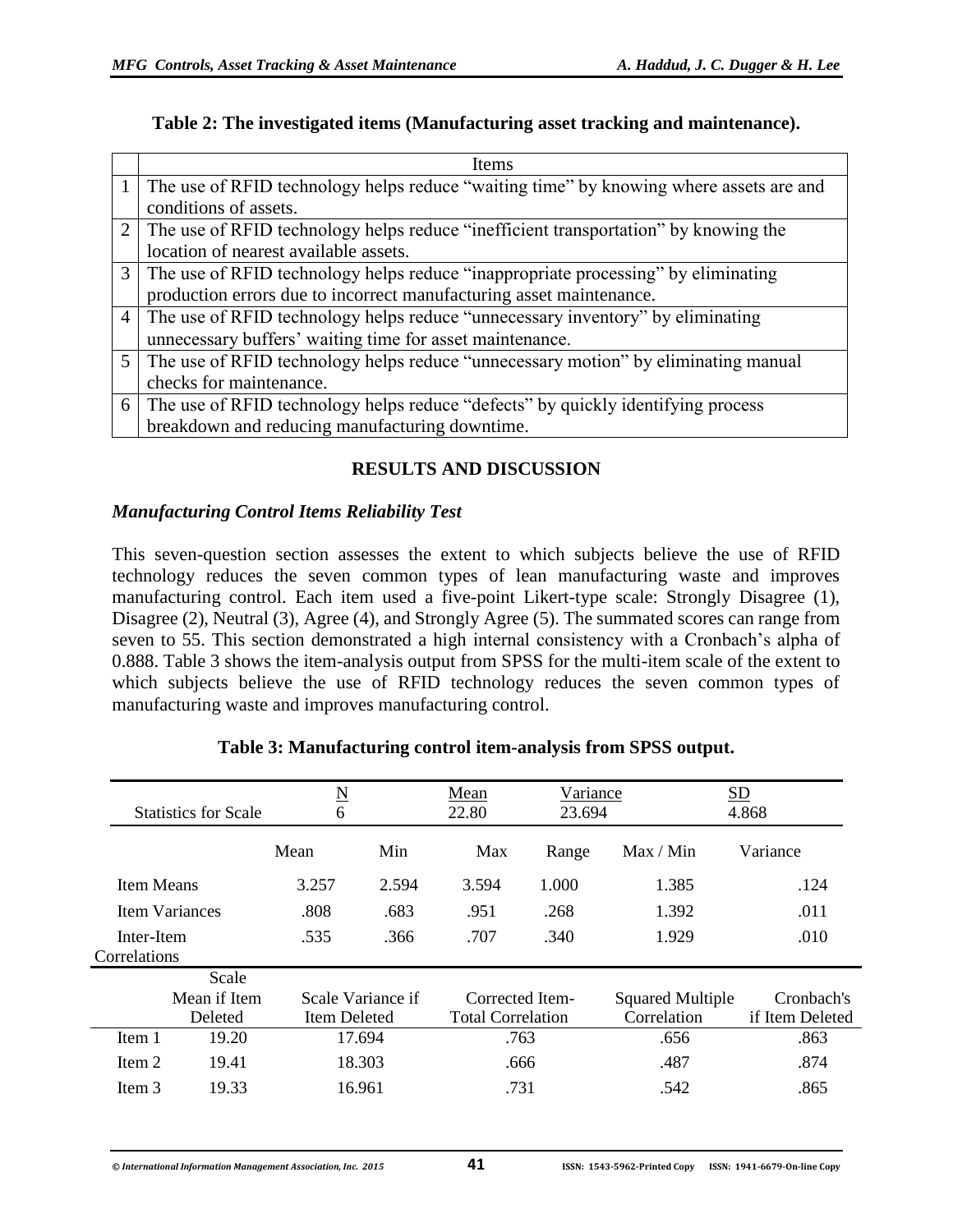|                                                                   |       | Mean  | Min    | Max   | Range | Max / Min | Variance |  |
|-------------------------------------------------------------------|-------|-------|--------|-------|-------|-----------|----------|--|
| <b>Item Means</b>                                                 |       | 3.257 | 2.594  | 3.594 | 1.000 | 1.385     | .124     |  |
| <b>Item Variances</b>                                             |       | .808  | .683   | .951  | .268  | 1.392     | .011     |  |
| Item 4                                                            | 19.39 |       | 17.830 |       | .597  | .470      | .883     |  |
| 19.41<br>Item 5                                                   |       |       | 17.509 |       | .737  |           | .865     |  |
| 19.84<br>Item 6                                                   |       |       | 17.401 |       | .715  |           | .867     |  |
| 20.20<br>Item 7                                                   |       |       | 18.429 | .580  |       | .460      | .884     |  |
| Reliability Cronbach's alpha coefficient for the 7 items<br>0.888 |       |       |        |       |       |           |          |  |

#### *Manufacturing Asset Tracking and Maintenance Items Reliability Test*

This six-question section assesses the extent to which subjects believe the use of RFID technology reduces the seven common types of lean manufacturing waste and improves manufacturing asset tracking and maintenance. Each item used a five-point Likert-type scale: Strongly Disagree (1), Disagree (2), Neutral (3), Agree (4), and Strongly Agree (5). The summated scores are from 6 to 30. This section demonstrated acceptable internal consistency with a Cronbach's alpha of 0.869. Table 4 represents the item-analysis output from Statistical Package for the Social Sciences software SPSS for the multi-item scale of the extent to which subjects believe the use of RFID technology reduces the seven common types of lean manufacturing waste and improves manufacturing asset tracking and maintenance. Tell the reader what the numbers mean?

| <b>Statistics for Scale</b>                              |                                   | $\underline{\mathbf{N}}$<br>Mean<br>19.28<br>6 |                                             | Variance<br>20.541 |                                    | SD<br>4.532                            |
|----------------------------------------------------------|-----------------------------------|------------------------------------------------|---------------------------------------------|--------------------|------------------------------------|----------------------------------------|
|                                                          | Mean                              | Min                                            | Max                                         | Range              | Max / Min                          | Variance                               |
| <b>Item Means</b>                                        | 3.213                             | 2.944                                          | 3.556                                       | .611               | 1.208                              | .060                                   |
| <b>Item Variances</b>                                    | .946                              | .757                                           | 1.139                                       | .382               | 1.504                              | .019                                   |
| Inter-Item                                               | .526                              | .375                                           | .665                                        | .290               | 1.773                              | .008                                   |
| Correlations                                             |                                   |                                                |                                             |                    |                                    |                                        |
| Scale<br>Mean if Item<br>Deleted                         | Scale Variance if<br>Item Deleted |                                                | Corrected Item-<br><b>Total Correlation</b> |                    | Squared<br>Multiple<br>Correlation | Cronbach's<br>Alpha if Item<br>Deleted |
| 15.81<br>Item 1                                          |                                   | 15.201                                         |                                             | .613               | .519                               | .855                                   |
| Item 2<br>15.72                                          |                                   | 15.133                                         |                                             | .625               | .519                               | .853                                   |
| Item 3<br>16.24                                          |                                   | 13.676                                         | .725                                        |                    | .568                               | .836                                   |
| 16.13<br>Item 4                                          |                                   | 14.280                                         |                                             | .694               |                                    | .841                                   |
| Item 5<br>16.17                                          | 14.479                            |                                                | .652                                        |                    | .471                               | .849                                   |
| Item 6<br>16.33                                          |                                   | 15.070                                         |                                             | .698               | .510                               | .842                                   |
| Reliability Cronbach's alpha coefficient for the 6 items |                                   |                                                |                                             | 0.869              |                                    |                                        |

#### **Table 4: Manufacturing asset tracking and maintenance item-analysis from SPSS output.**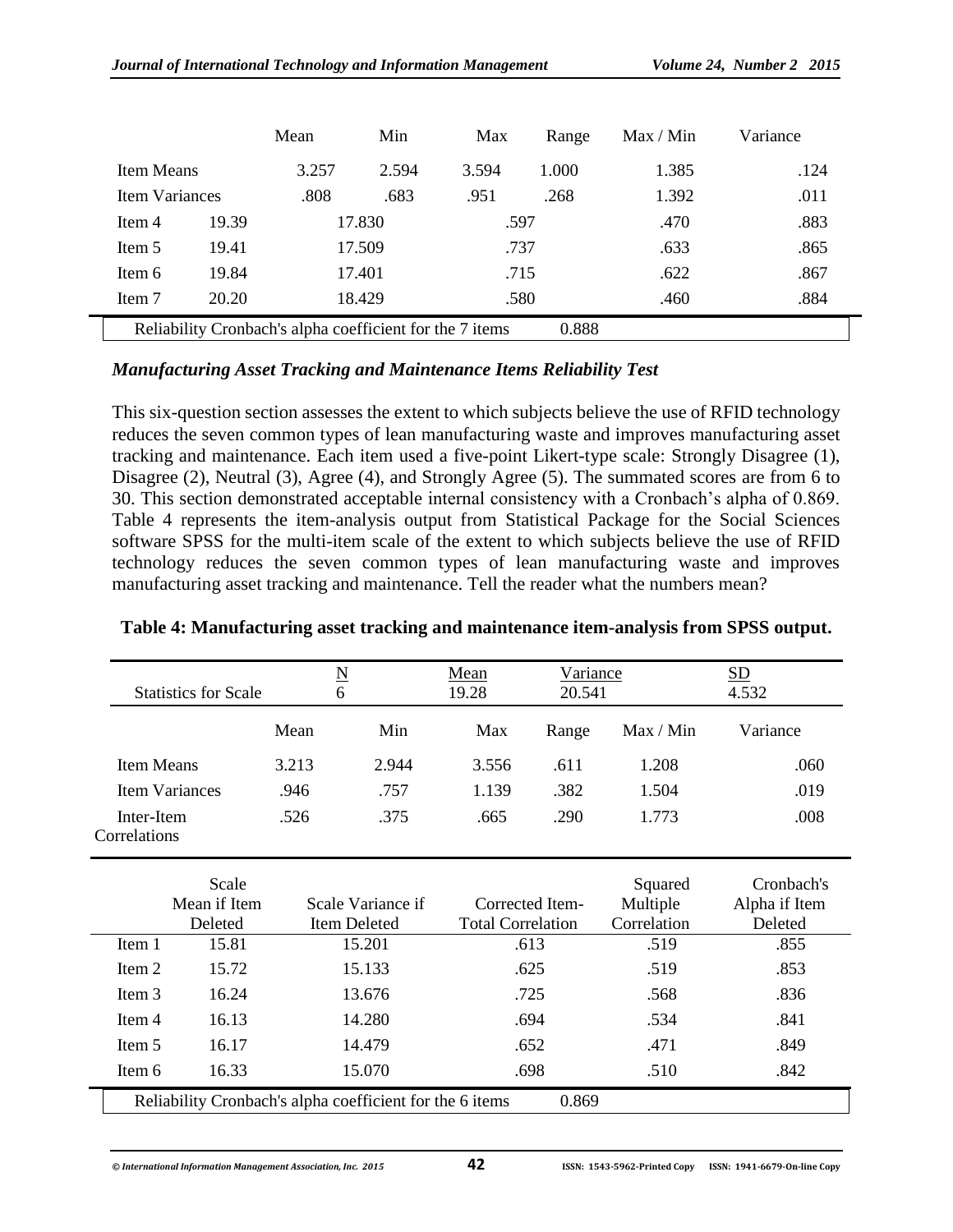#### *Factor Analysis*

Given the fact that the adapted research survey has not been applied in the context of U.S manufacturing industry, an exploratory factor analysis was used to validate the research instrument construct validity. It is helpful to use principal component analysis to determine how, and to what extent, the items are linked to their underlining factors (Chong et al., 2009). Factor loadings less than 0.30 are considered as insignificant. A rule-of-thumb is that factor loadings greater than 0.30 are considered significant, loadings greater than 0.40 are considered more important, and loadings that are 0.50 or greater are very significant (Hair et al., 2005). From Table 5 below, all items had factor loadings values of greater than 0.46. Out of 13 items, only two had factor loadings values less than 0.50 and the remaining 11 items were greater than 0.50. Thus, each construct is valid as a measure of the relationship between RFID technology deployment and manufacturing waste reduction in a lean manufacturing environment. Table 5 shows a number of items with factor loading of 0.6 and higher. Such high factor loadings indicate RFID technology has a strong potential impact on the applications each item represents.

| Scale                        | Scale          | Factor  | Percent of |
|------------------------------|----------------|---------|------------|
|                              | item           | loading | variance   |
|                              |                | .536    |            |
|                              | $\overline{2}$ | .548    |            |
| Manufacturing Asset Tracking | 3              | .683    | 20.541     |
| and Maintenance              | 4              | .638    |            |
|                              | 5              | .586    |            |
|                              | 6              | .643    |            |
|                              |                | .708    |            |
|                              | $\overline{2}$ | .581    |            |
|                              | 3              | .666    |            |
| <b>Manufacturing Control</b> | 4              | .495    | 23.694     |
|                              | 5              | .675    |            |
|                              | 6              | .645    |            |
|                              | ┑              | .461    |            |

#### **Table 5: Factor analysis for manufacturing control, asset tracking, and asset maintenance.**

#### *Item Statistics for Manufacturing Asset Tracking & Maintenance Scale*

The aggregated scale mean was 19.28 and standard deviation was 4.53 with a variance of 20.54. The scale statistics are presented in Table 6 below. The items means ranged from 2.94 to 3.56 with an overall mean of 3.21. Items 3, 4, 5, and 6 had means below the average. All items' mean averages were above 3.00 except item 6 (2.94). This indicated that respondents tended to respond on the positive side of the five-point Likert-type scale.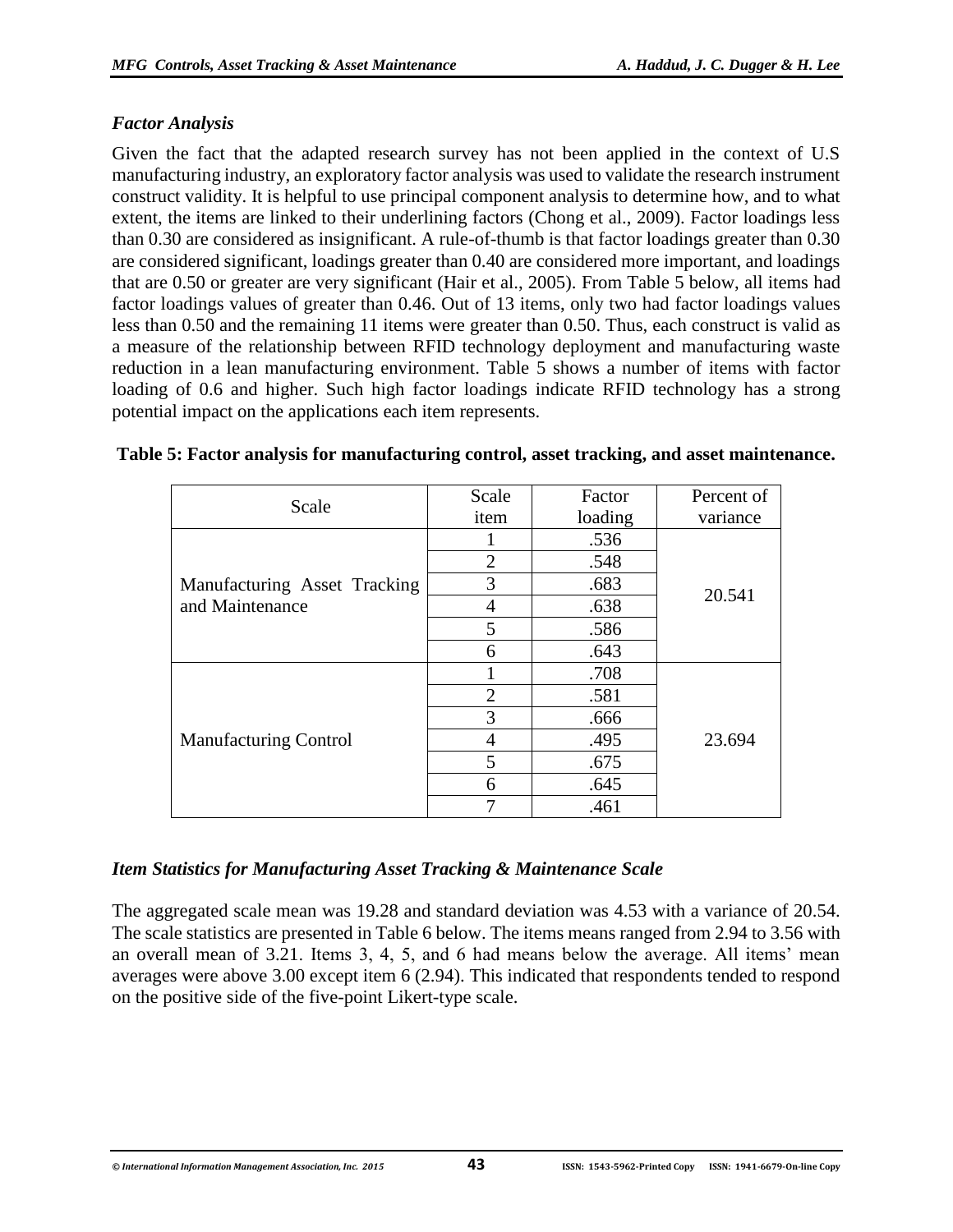|    |                                                                                                                                                             | Mean | Std. Dev. | <b>Item</b><br><b>Skewness</b> | Item-to-total<br>correlations |
|----|-------------------------------------------------------------------------------------------------------------------------------------------------------------|------|-----------|--------------------------------|-------------------------------|
| 1. | The use of RFID technology helps reduce 'waiting time' by<br>knowing where assets are and conditions of assets.                                             | 3.47 | .934      | $-.770$                        | .519                          |
| 2. | The use of RFID technology helps reduce 'inefficient<br>transportation' by knowing the location of nearest available<br>assets.                             | 3.56 | .933      | $-1.023$                       | .519                          |
| 3. | The use of RFID technology helps reduce 'inappropriate<br>processing' by eliminating production errors due to incorrect<br>manufacturing asset maintenance. | 3.04 | 1.067     | .058                           | .568                          |
| 4. | The use of RFID technology helps reduce 'unnecessary inventory'<br>by eliminating unnecessary buffers' waiting time for asset<br>maintenance.               | 3.15 | 1.002     | $-.229$                        | .534                          |
| 5. | The use of RFID technology helps reduce 'unnecessary motion'<br>by eliminating manual checks for maintenance.                                               | 3.11 | 1.015     | .104                           | .471                          |
| 6. | The use of RFID technology helps reduce 'defects' by quickly<br>identifying process breakdown and reducing manufacturing<br>downtime.                       | 2.94 | .870      | $-.418$                        | .510                          |

#### **Table 6: Item statistics for manufacturing asset tracking and maintenance scale.**

The corrected item-to-total correlation for item 5 was 0.47. Items 1, 2, 3, 4, and 6 had corrected item-to-total correlations that ranged from 0.510 to 0.568. A rule-of-thumb is that these values should be at least 0.40 (Gliem & Gliem, 2003). Items 1, 2 and 6 had significant item skewness above +/- 0.4. Item 3 skewness was 0.058 and item 5 skewness was 0.104. All skewed items were negatively skewed except items 3 and 5. The scale had a mode of 4.00 for items 1 and 2. Items 4, 5, and 6 had a mode of 3.00, and item 3 had a mode of 2.00. The  $25<sup>th</sup>$  percentile was 3.00 for items 1 and 2. It was 2.00 for items 3 and 5. Items 4 and 6 had a 25<sup>th</sup> percentile of 2.25. The 75<sup>th</sup> percentile of item 6 was 3.75 and the remaining items were 4.00.

#### *Item Statistics for Manufacturing Control Scale*

The scale mean was 22.80 and standard deviation was 4.868 with a variance of 23.694. The scale statistics are presented in Table 7 below. The items means ranged from 2.60 to 3.63 with an overall mean of 3.25. Items 6 and 7 had means below the average. All items' mean averages were above 3.00 except item 7 (2.60). This indicated that respondents tended to respond on the positive side of the five-point Likert-type scale. Corrected item-to-total correlation for item 4 was 0.597. Item 2 was 0.666 and items 1, 3, 6, and 7 had corrected item-to-total correlations that ranged from 0.715 to 0.763. A rule-of-thumb is that these values should be at least 0.40 (Gliem & Gliem, 2003). Items 1, 2, 3, 4, and 5 had significant item skewness above -0.6. Item 6 skewness was 0.00 and item 7 skewness was 0.012. All skewed items were negatively skewed except items 6 and 7. The scale had a mode of 4.00 for items 1, 3, 4, and 5. Items 2 and 6 had a mode of 3.00, and item 7 had a mode of 2. The  $25<sup>th</sup>$  percentile was 3.00 for items 1, 2, 3, 4 and 5. It was 2.00 for items 6 and 7. The 75<sup>th</sup> percentile of item 7 was 3.00 and the remaining items were 4.00.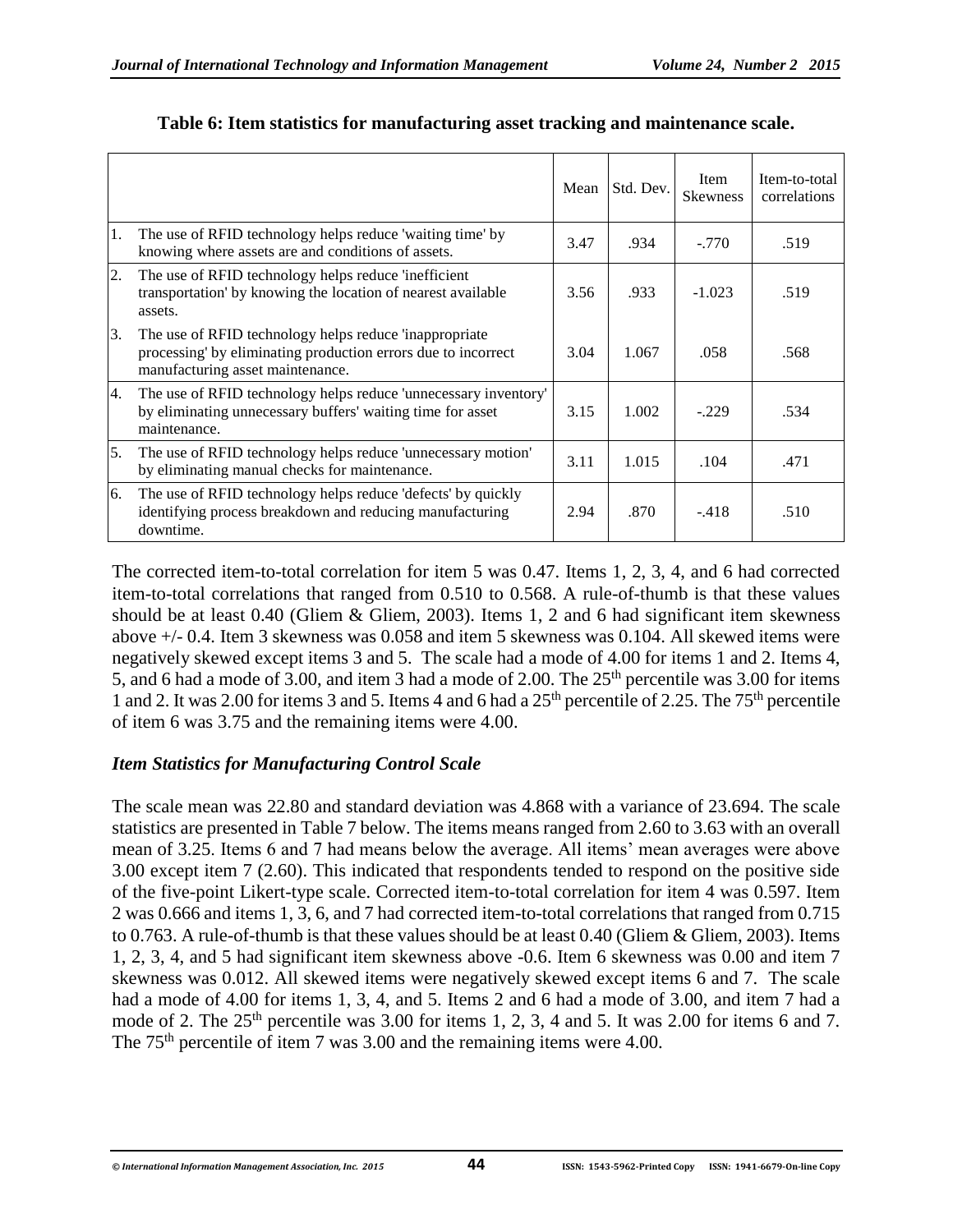|    |                                                                                                                                                                                       | Mean | Std. Dev. | Item<br><b>Skewness</b> | Item-to-total<br>correlations |
|----|---------------------------------------------------------------------------------------------------------------------------------------------------------------------------------------|------|-----------|-------------------------|-------------------------------|
| 1. | The use of RFID technology helps reduce 'overproduction' by<br>enabling automated Just-in-Time strategies.                                                                            | 3.63 | .830      | $-1.325$                | .763                          |
| 2. | The use of RFID technology helps reduce 'waiting time' by<br>increasing product autonomy in distributed control systems.                                                              | 3.41 | .838      | $-.751$                 | .666                          |
| 3. | The use of RFID technology helps reduce 'inefficient transportation'<br>by knowing where applicable to implement automated routing on<br>production line                              | 3.50 | .979      | $-.603$                 | .731                          |
| 4. | The use of RFID technology helps reduce 'inappropriate processing'<br>by knowing which goods/ materials are suitable for which<br>processing.                                         | 3.39 | .963      | $-.678$                 | .597                          |
| 5. | The use of RFID technology helps reduce 'unnecessary inventory'<br>by eliminating the need for material queuing, which will assist in<br>the application of Just-in-Time methodology. | 3.43 | .901      | $-.737$                 | .737                          |
| 6. | The use of RFID technology helps reduce 'unnecessary motion' by<br>enabling a reduction in motion between manufacturing processes.                                                    | 3.00 | .941      | .000                    | .715                          |
| 7. | The use of RFID technology helps reduce 'defects' by identifying<br>defects in the manufacturing process.                                                                             | 2.60 | .883      | .012                    | .580                          |

#### **Table 7: Item statistics for manufacturing control scale.**

## *Hypotheses Testing (Manufacturing Control)*

The mode and residual values were calculated for each of the seven items that address manufacturing control and are as presented in Table 8. Items 1, 3, 4, and 5 had a mode of 4. This is equal level 4 (Agree) of the used Likert-type scale. Items 2 and 6 had a mode of 3. This is equal to level 3 (Neutral) of the used Likert-type scale. Item 7 had a mode of 2 that is equal to level 2 "Disagree" of the used Likert-type scale. Based on this test, items 2, 6, and 7 were not supported. The highest residual values for items 1, 3, 4, and 5 were under "Agree" category. Whereas, the highest residual values for items 2 and 6 were under "Neutral" category. Item 7 highest residual value was under "Disagree" category. Thus, items 2, 6, and 7 were not supported. Based on an analysis of the responses, the hypotheses addressing the following four lean manufacturing wastes: overproduction, inefficient transportation, inappropriate processing, and unnecessary inventory were rejected. This can be interpreted to mean that the respondents believe that there is a significant relationship between the use of RFID technology and reduction of wastes in these four areas. However, the analysis failed to reject the hypotheses that addressed waiting time, unnecessary motion, and defects.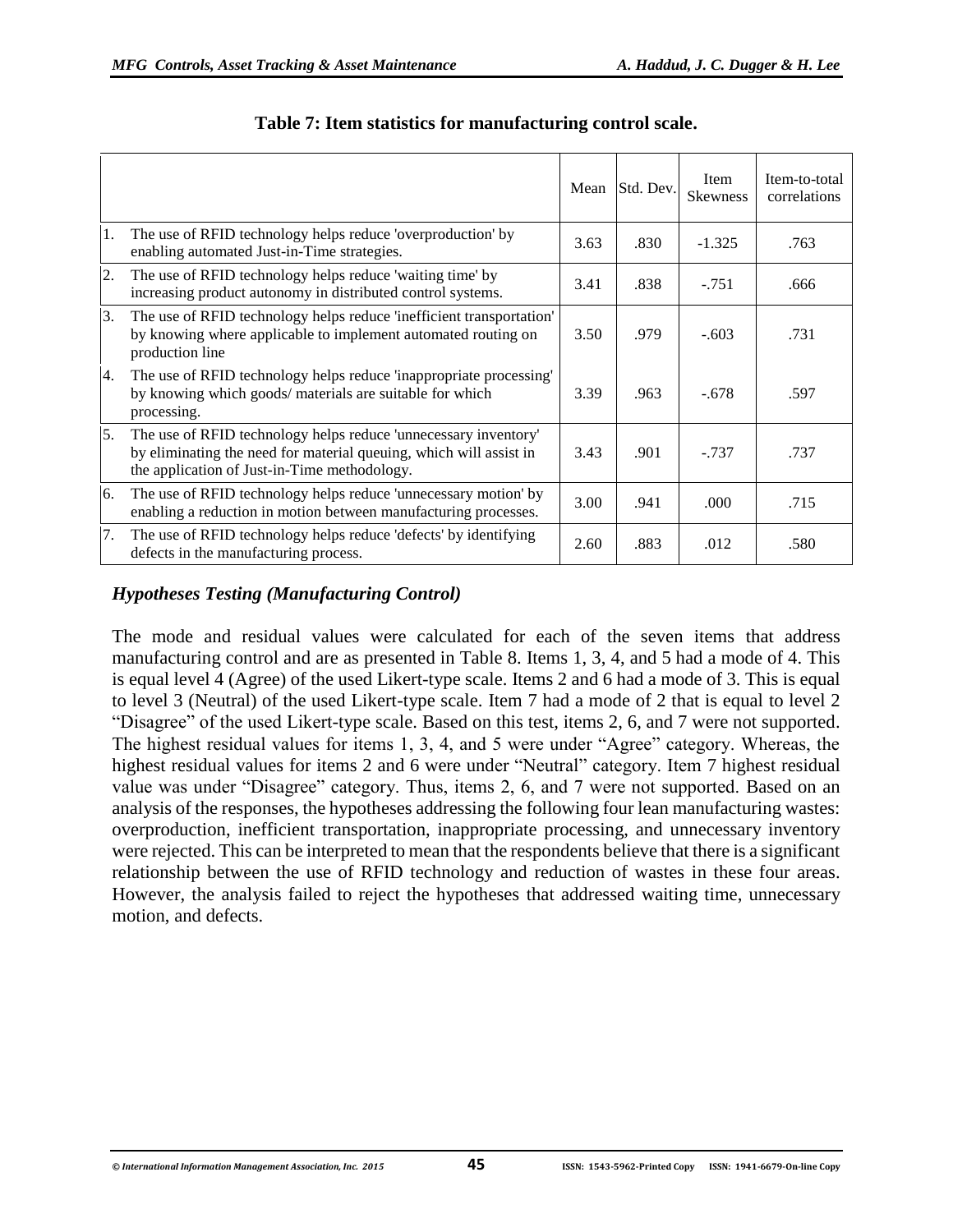|    | Item                                                                                                                                                                                     | Mode           | Chi Square Test - (Frequencies<br><b>Residual Values)</b> |         |      |        |              | Item<br>Supported                  |  |
|----|------------------------------------------------------------------------------------------------------------------------------------------------------------------------------------------|----------------|-----------------------------------------------------------|---------|------|--------|--------------|------------------------------------|--|
|    |                                                                                                                                                                                          |                | <b>SD</b>                                                 | D       | N    | A      | <b>SA</b>    |                                    |  |
| 1. | The use of RFID technology helps reduce<br>"overproduction" by enabling automated Just-in-<br>Time strategies.                                                                           | $\overline{4}$ | $-11.4$                                                   | $-12.4$ | 4.6  | 28.6   | $-9.4$       | Yes                                |  |
| 2. | The use of RFID technology helps reduce "waiting"<br>time" by increasing product autonomy in distributed<br>control systems.                                                             | 3              | $-11.2$                                                   | $-11.2$ | 16.8 | 15.8   | $-10.2$      | $No$                               |  |
| 3. | The use of RFID technology helps reduce<br>"inefficient transportation" by knowing where<br>applicable to implement automated routing on<br>production line                              | 4              | $-12.4$                                                   | $-3.4$  | 1.6  | 20.6   | $-6.4$       | <b>Yes</b>                         |  |
| 4. | The use of RFID technology helps reduce<br>"inappropriate processing" by knowing which<br>goods/ materials are suitable for which processing.                                            | $\overline{4}$ | $-11.2$                                                   | $-4.2$  | 4.8  | 19.8   | $-9.2$       | <b>Yes</b>                         |  |
| 5. | The use of RFID technology helps reduce<br>"unnecessary inventory" by eliminating the need for<br>material queuing, which will assist in the<br>application of Just-in-Time methodology. | $\overline{4}$ | $-11.4$                                                   | $-8.4$  | 10.6 | 18.6   | $-9.4$       | Yes                                |  |
| 6. | The use of RFID technology helps reduce<br>"unnecessary motion" by enabling a reduction in<br>motion between manufacturing processes.                                                    | 3              | $-11.2$                                                   | 4.8     | 12.8 | 4.8    | $-11.2$      | $\underline{\mathbf{N}\mathbf{o}}$ |  |
| 7. | The use of RFID technology helps reduce "defects"<br>by identifying defects in the manufacturing process.                                                                                | $\mathfrak{D}$ | $-11.0$                                                   | 9.0     | 8.0  | $-6.0$ | $\mathbf{0}$ | $No$                               |  |
|    | SD=Strongly Disagree, D=Disagree, N=Neutral, A=Agree, SA=Strongly Agree                                                                                                                  |                |                                                           |         |      |        |              |                                    |  |

## **Table 8: Manufacturing control hypothesis testing**

See the following figures for the distribution of responses of each of the six questions showing the number of respondents and percentages that strongly disagree, disagree, neutral, agree, and strongly agree. This is displayed in a bar chart graphic with two bars for each response category.

**Figure 2: Analysis of responses to over-production waste in manufacturing control.**

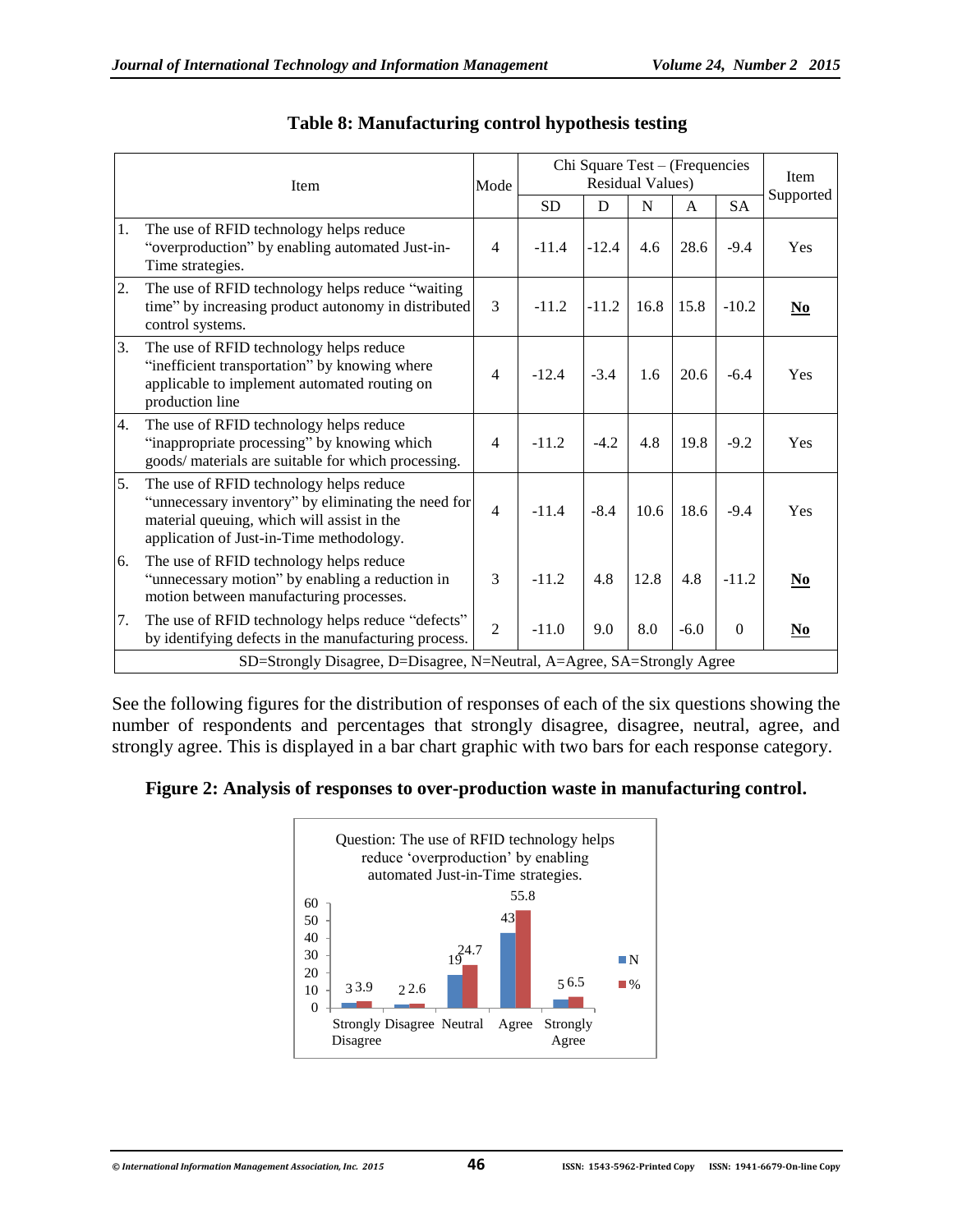

#### **Figure 3: Analysis of responses to waiting time waste in manufacturing control.**

**Figure 4: Analysis of responses to inefficient transportation waste in manufacturing control.**



**Figure 5: Analysis of responses to inappropriate processing waste in manufacturing control.**

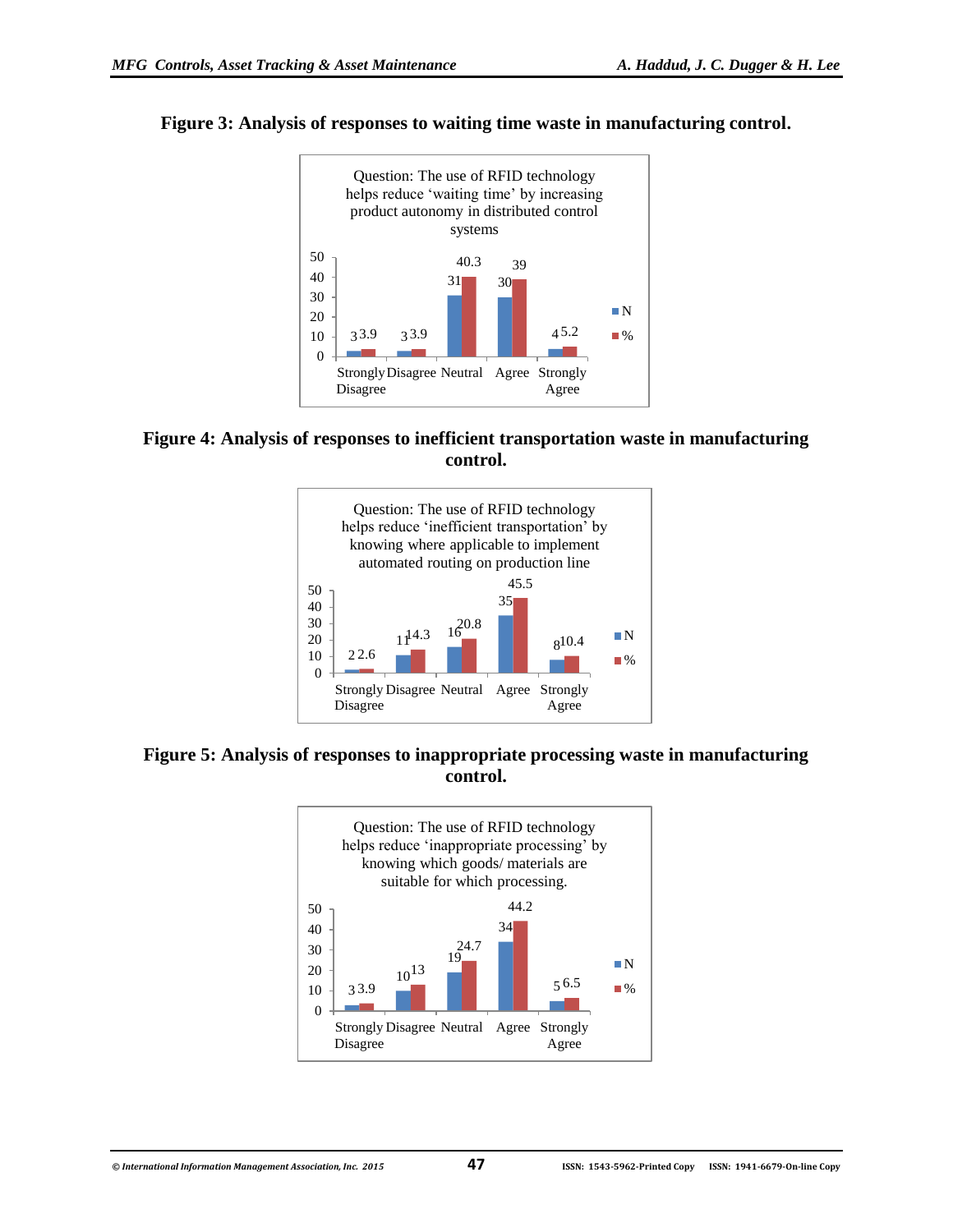#### **Figure 6: Analysis of responses to unnecessary inventory waste in manufacturing control.**



#### **Figure 7: Analysis of responses to unnecessary motion waste in manufacturing control.**



#### **Figure 8: Analysis of responses to defects waste in manufacturing control.**

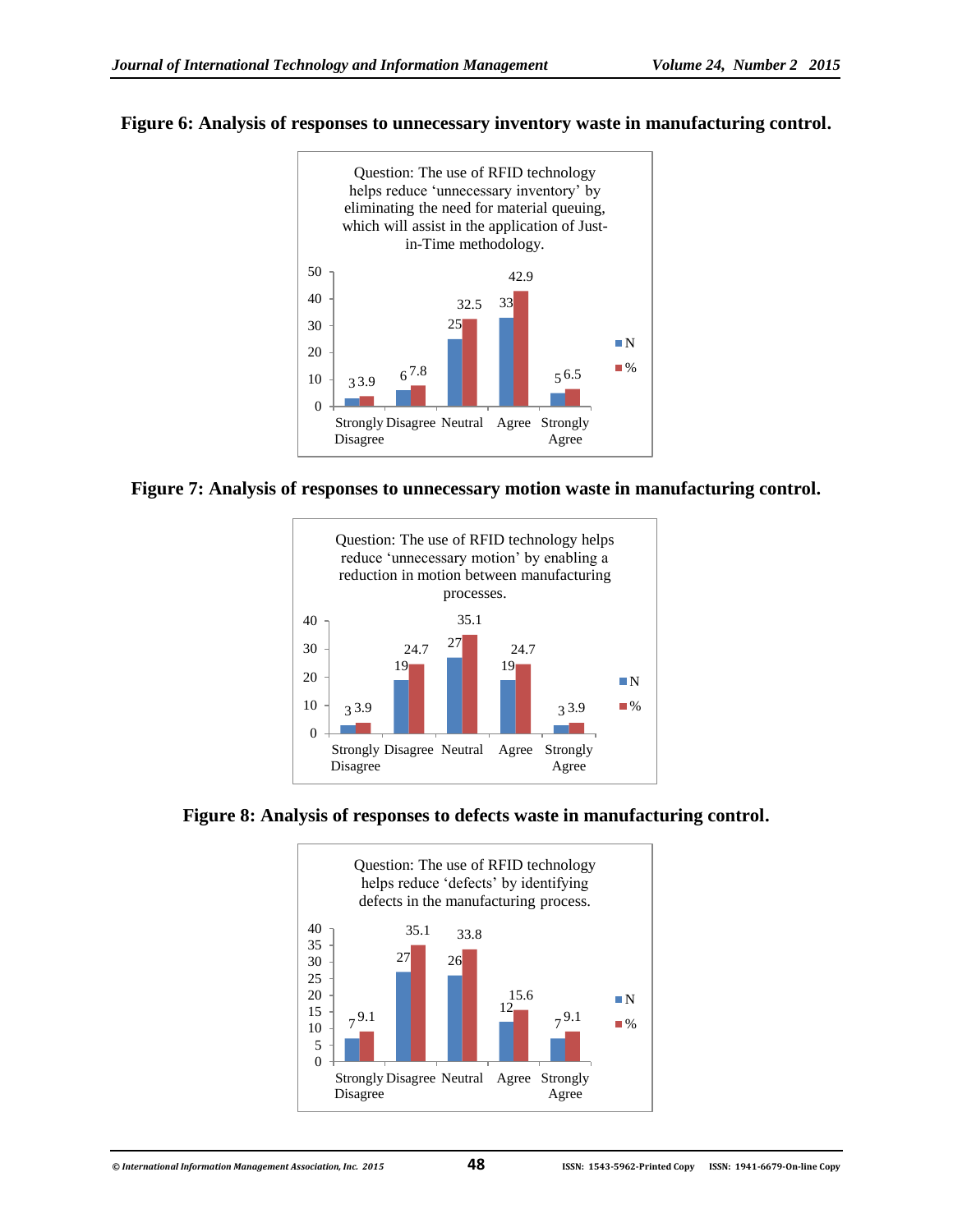#### *Hypotheses Testing (Manufacturing Asset Tracking and Maintenance)*

The mode and residual values were calculated for each of the six items as presented in Table 9. Items 1 and 2 had a mode of 4. This is equal to level 4 "Agree" of the used Likert-type scale. Items 4, 5, and 6 had a mode of 3. This is equal to level 3 "Neutral" of the used Likert-type scale.

|    |                                                                                                                                                             | Mode           | Chi Square Test - (Frequencies<br><b>Residual Values)</b> |        |      |      |           |                          |
|----|-------------------------------------------------------------------------------------------------------------------------------------------------------------|----------------|-----------------------------------------------------------|--------|------|------|-----------|--------------------------|
|    |                                                                                                                                                             |                | <b>SD</b>                                                 | D      | N    | A    | <b>SA</b> | Supported                |
| 1. | The use of RFID technology helps reduce "waiting"<br>time" by knowing where assets are and conditions of<br>assets.                                         | 4              | $-11.4$                                                   | $-7.4$ | 6.6  | 20.6 | $-8.4$    | Yes                      |
| 2. | The use of RFID technology helps reduce "inefficient"<br>transportation" by knowing the location of nearest<br>available assets.                            | 4              | $-11.4$                                                   | $-7.4$ | .6   | 26.6 | $-8.4$    | <b>Yes</b>               |
| 3. | The use of RFID technology helps reduce<br>"inappropriate processing" by eliminating production<br>errors due to incorrect manufacturing asset maintenance. | $\mathfrak{D}$ | $-10.4$                                                   | 6.6    | 6.6  | 5.6  | $-8.4$    | N <sub>0</sub>           |
| 4. | The use of RFID technology helps reduce "unnecessary<br>inventory" by eliminating unnecessary buffers' waiting<br>time for asset maintenance.               | 3              | $-10.4$                                                   | $-4$   | 11.6 | 8.6  | $-9.4$    | N <sub>0</sub>           |
| 5. | The use of RFID technology helps reduce "unnecessary<br>motion" by eliminating manual checks for maintenance.                                               | 3              | $-11.4$                                                   | 2.6    | 13.6 | 2.6  | $-7.4$    | $\underline{\mathbf{N}}$ |
| 6. | The use of RFID technology helps reduce "defects" by<br>quickly identifying process breakdown and reducing<br>manufacturing downtime.                       | 3              | 9.4                                                       | $-1.4$ | 21.6 | 2.6  | $-13.4$   | N <sub>0</sub>           |
|    | SD=Strongly Disagree, D=Disagree, N=Neutral, A=Agree, SA=Strongly Agree                                                                                     |                |                                                           |        |      |      |           |                          |

#### **Table 9: Manufacturing asset tracking and maintenance hypothesis testing.**

Items 3 had a mode of 2 that is equal to level 2 "Disagree" of the used Likert-type scale. Based on this test, items 3, 4, 5, and 6 were not supported. The highest residual values for items 1 and 2 were under the "Agree" category, whereas the highest residual values for items 4, 5, and 6 were under the "Neutral" category. Item 3 had equal residual values under "Neutral" and "Disagree" categories. Thus, items 3, 4, 5, and 6 were not supported.

Based on these results, the majority of respondents agreed that manufacturing asset tracking and maintenance will only improve through the adoption of RFID technology that reduces the following two lean manufacturing wastes: overproduction and waiting time. However, respondents did not think the adoption of RFID technology improves manufacturing asset tracking and maintenance through the reduction of the following manufacturing wastes: inefficient transportation, unnecessary inventory, inappropriate processing, unnecessary motion, and defects waste. Since respondents agreed that the implementation of RFID in manufacturing asset tracking and maintenance would help reduce only two out of the seven manufacturing wastes, this indicates that there is no significant relationship between the adoption of RFID and manufacturing waste reduction. See the following figures for the distribution of responses of each of the six questions showing the number of respondents and percentages that strongly disagree, disagree, neutral, agree, and strongly agree. This is displayed in a bar chart graphic with two bars for each response category.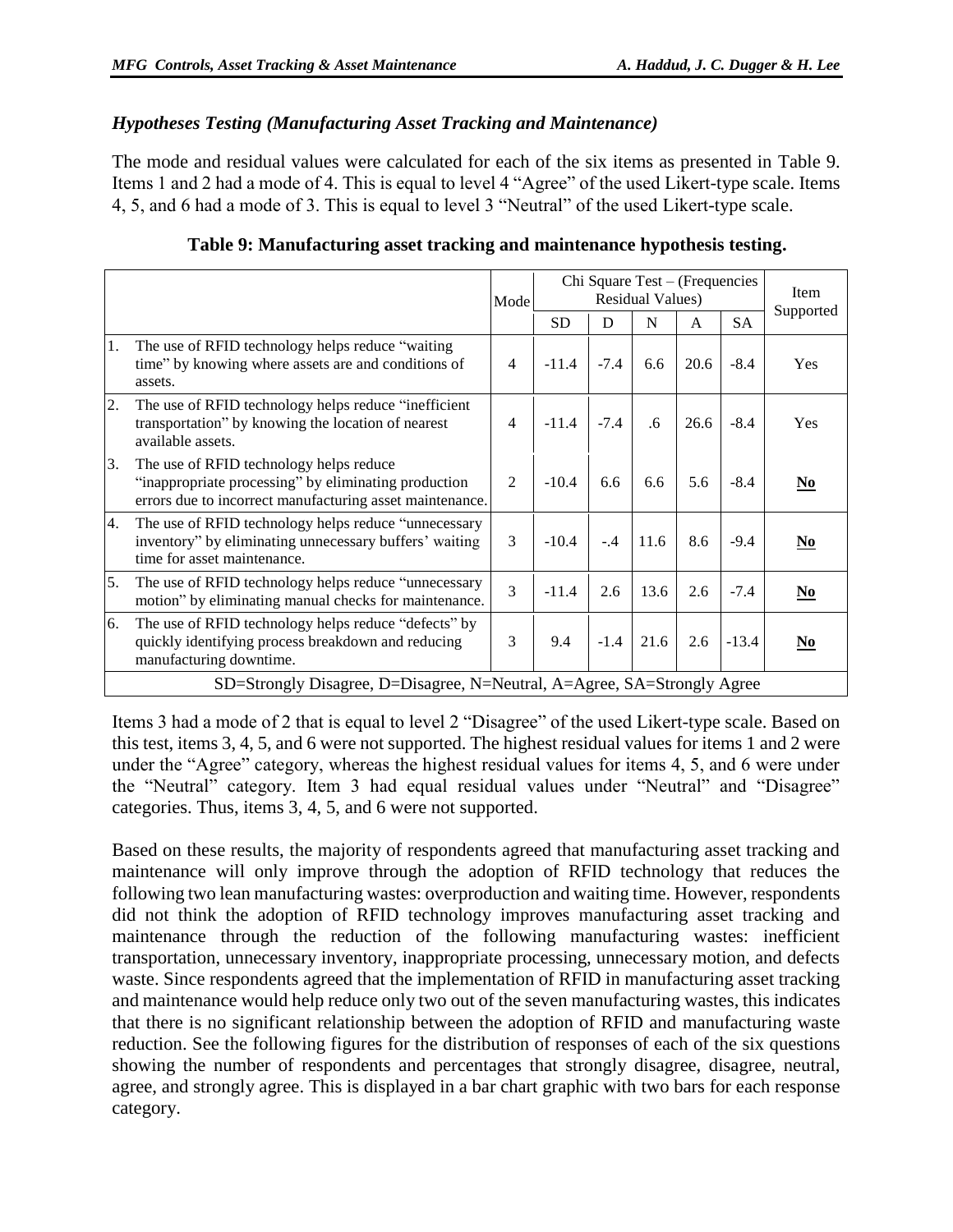



**Figure 10: Analysis of responses to inefficient transportation waste in asset tracking and maintenance.**



**Figure 11: Analysis of responses to inappropriate processing waste in asset tracking and maintenance.**

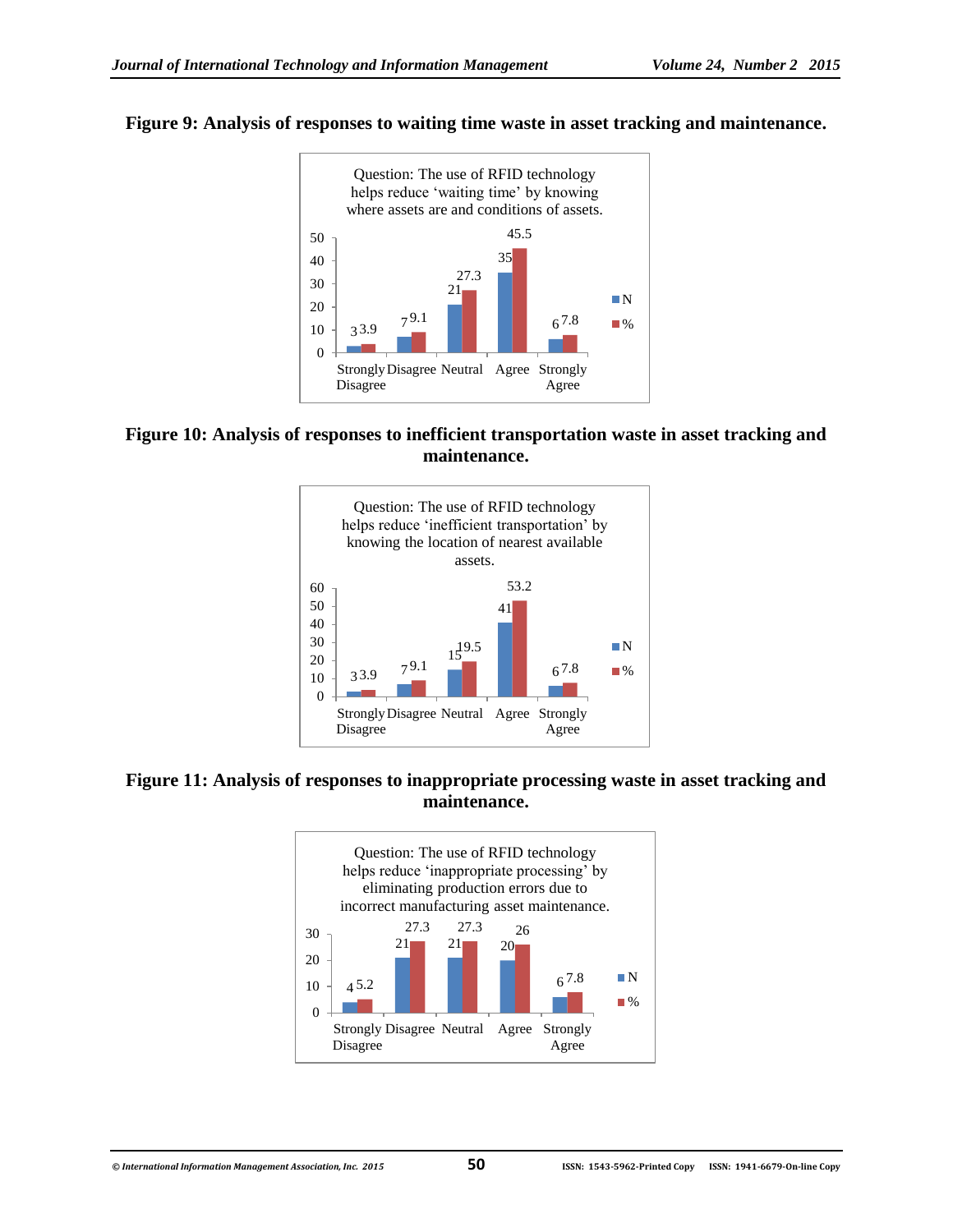#### **Figure 12: Analysis of responses to unnecessary inventory waste in asset tracking and maintenance.**



#### **Figure 13: Analysis of responses to unnecessary motion waste in asset tracking and maintenance.**



#### **Figure 14: Analysis of responses to defects waste in asset tracking and maintenance.**

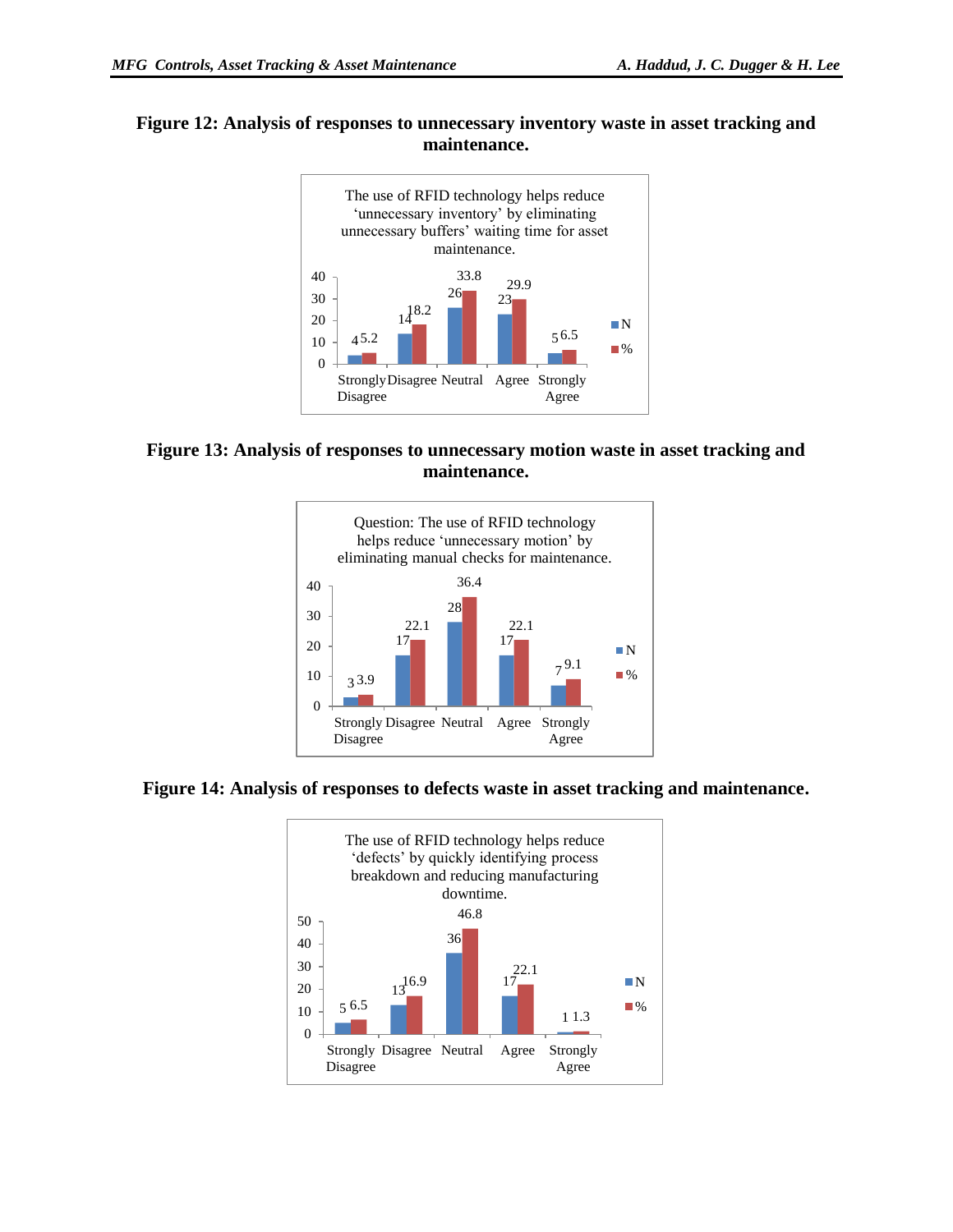## **CONCLUSIONS**

This research revealed that knowledgeable respondents reported that RFID technology can be utilized within manufacturing control, asset tracking, and asset maintenance to minimize certain manufacturing wastes. For example, among the six tested items under manufacturing asset tracking and maintenance category, RFID technology implementation has a potential to reduce waste in (a) knowing the location of nearest available assets, and (b) knowing where assets are and conditions of assets. Also, RFID technology may be applied in manufacturing control to help (a) enabling automated just-in-time strategies, (b) knowing where applicable to implement automated routing on production line, (c) knowing which goods/materials are suitable for which processing, and (d) eliminating the need for material queuing, which will assist in the application of just-in-time methodology. Thus, the relationship between lean manufacturing waste reduction and the adoption of RFID technologies in manufacturing control is more significant than in manufacturing assets tracking and maintenance. The exploration of the specific gains from adopting RFID within the above areas should be explored by future researchers. Identifying potential implementation challenges is another area where investigation is needed.

## **REFERENCES**

- Adgar, A., Addison, J., & Yau, Y. (2007), Applications of RFID technology in maintenance systems, Proceedings from *the 2nd World Congress on Engineering Asset Management*, Harrogate, UK, 11 - 14 Jun 2007.
- Aichlmayr, M. (2008, November). Beyond compliance. *Material Handling Management,* 63(11), 16-19.
- Brintrup, A., Roberts, P., & Astle, M. (2008). Report: Methodology for Manufacturing Process Analysis for RFID Implementation.
- Chong, A., Ooi, K., Lin, B., & Tang, S. (2009). Influence of interorganizational relationships on SMEs' e-business adoption. *Internet Research*, 19(3), 313-331.
- Das, R., & Harrop, P. (2014). RFID forecasts, players and opportunities 2014-2024, Retrieved from http://www.idtechex.com/research/reports/rfid-forecasts-players-and-opportunities-2014-2024- 000368.asp
- Dennis, P. (2007). *Lean Production Simplified* (2nd ed.). University Park, IL: Productivity Press.
- Drum, D. (2009, June). Asset tracking: Material handling benefits. *Material Handling Management, 64*(6), 36-38.
- Fink, R., Gillett, J., & Grzeskiewicz, G. (2007). Will RFID change inventory assumptions? *Strategic Finance*, *89*(4), 34-39.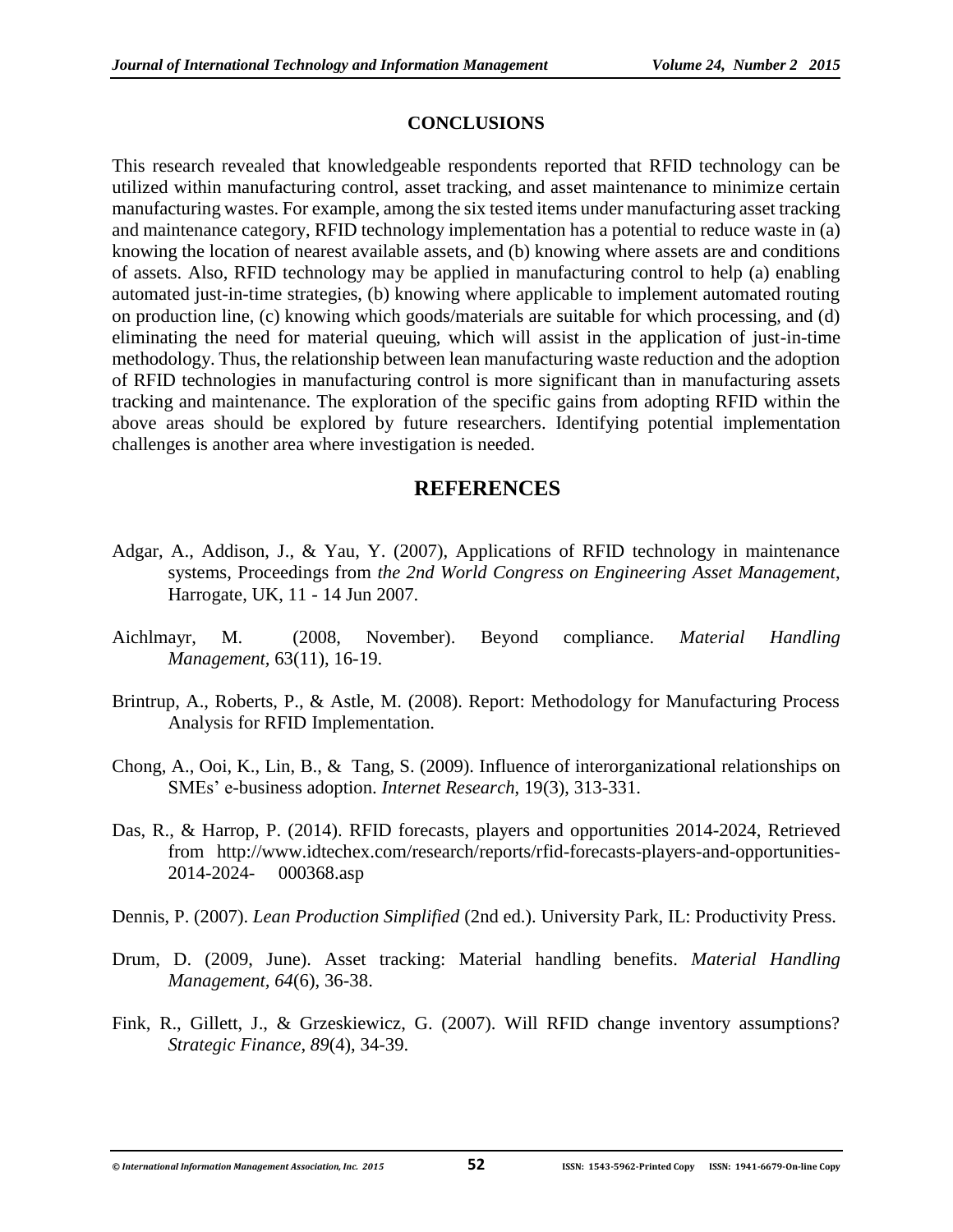- Frost & Sullivan. (2014). Lean strategies and decentralized value chains fuel RFID uptake in manufacturing. Retrieved from http://ww2.frost.com/news/press-releases/frost-sullivanlean-strategies-and-decentralized-value-chains-fuel-rfid-uptake-manufacturing/
- Gliem, J., & Gliem, R. (2003). Calculating, interpreting, and reporting Cronbach´s alpha coefficient for Likert-type Scale. Type scales. Presented at the Midwest Research to Practice Conference in Adult, Continuing, and Community Education. The Ohio State University, Columbus, OH.
- Haddud, A., & Dugger, J. (2011). Perceptions of radio frequency identification (RFID) technology in lean manufacturing: A survey on work-in-progress management. Proceedings from *International* Conference *on Industry, Engineering, and Management Systems*. Cocoa Beach, Florida, March 27-30, 2011, 87-94.
- Haddud, A., & Lee, H. (2013). Use of RFID technology in lean manufacturing: A survey on inventory management. *International Journal of Management Theory and Practices,*  14(1), 55-72.
- Hair, J., Black, W., Babin, B., Anderson, R., & Tatham, R. (2005). Multivariate Data Analysis, 6th ed., Prentice-Hall, Englewood Cliffs, NJ.
- Jordan, J., & Michel, F. (2001). *The Lean Company: Making the Right Choices*. Dearborn, MI: Society of Manufacturing Engineers.
- Jusko, J. (2007, April). Maintenance miscues. *Industry Week, 256*(4), 29-32.
- Lampe, M., & Strassner, M. (2003) The potential for RFID for movable asset management, *Proceedings of the Workshop on Ubiquitous Computing,* at *Ubicomp 2003*, Seattle, WA
- Leitão, P. (2008). Agent-based distributed manufacturing control: A state-of-the-art survey. *The Engineering Applications of Artificial Intelligence*.
- Liker, J. (2003). *The Toyota Way*. New York: McGraw-Hill.
- Lin, C. (2008). Factors affecting the adoption of radio frequency identification technology by logistics service providers: An empirical study. *International Journal of Management*, 25(3), 488-499.
- Pande, S. (2009, April). There is no recession in the United States: Lean manufacturing, just-intime or Toyota Production System (TPS) are hallmark management philosophies that have dominated production practices since the 1950s. *Business Today*.
- Panjaitan, S., & Fery, G. (2006). Product-driven control in manufacturing systems using ICE 61499 and RFID technology. *Proceedings of the 12th IFAC Symposium on Information Control Problems in Manufacturing*, St. Etienne, France, 2, 143-148.